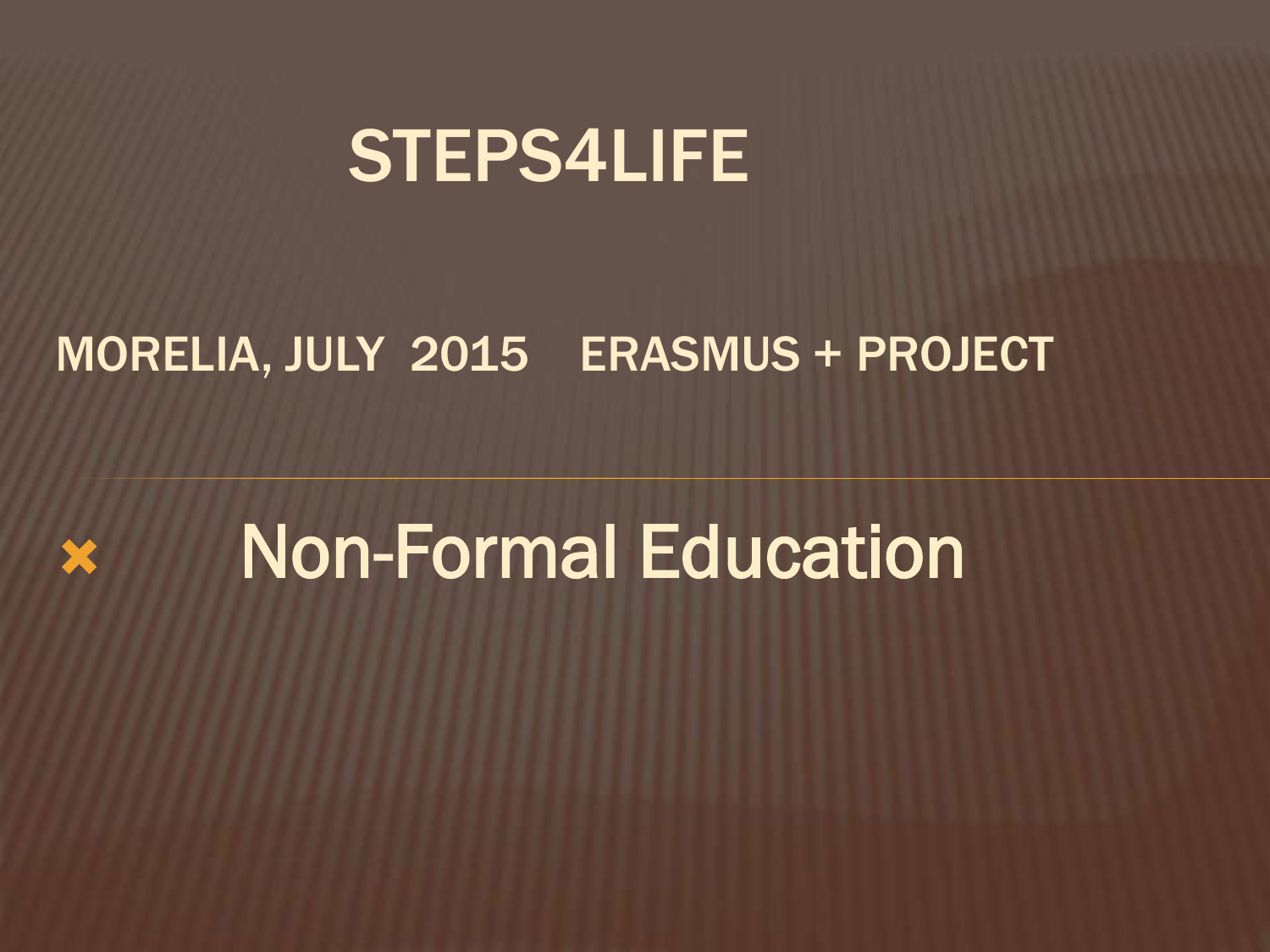## Education from Teaching to Learning

**Education means learning knowledge, skills, and attitudes.** 

**The most important of these is learning how to learn.** 

**Learning means deciding about your own lifestyle.**

**Teaching, by itself, does not constitute learning; neither does passive listening.**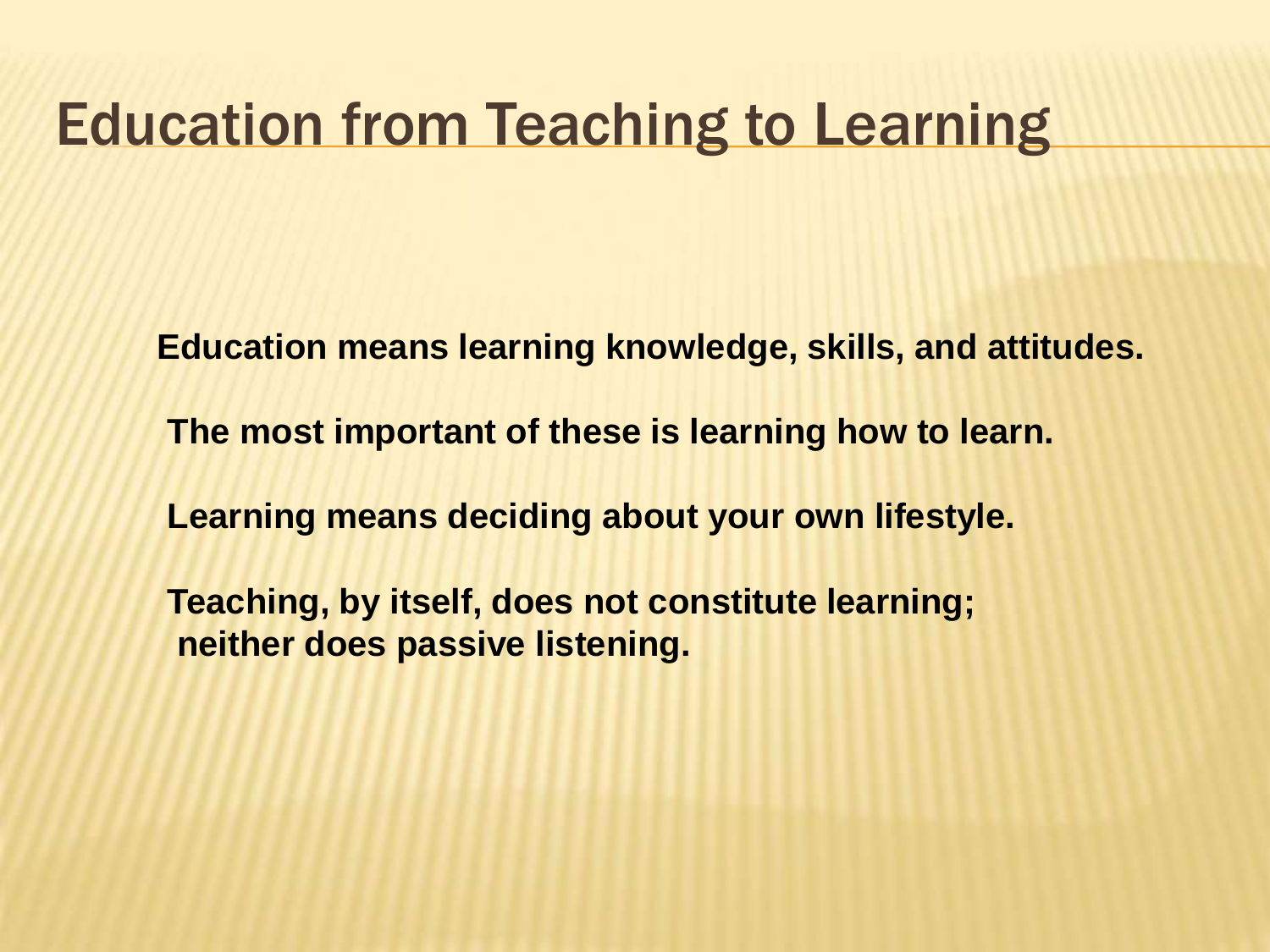## Education from Teaching to Learning

**Learner's must decide to incorporate any knowledge, skill or attitude into their own set of values and behaviors or is not meaningful Learning happens outside the classroom as well as within. Some learning results from teachers and some does not. Some learning is intended and some is accidental.**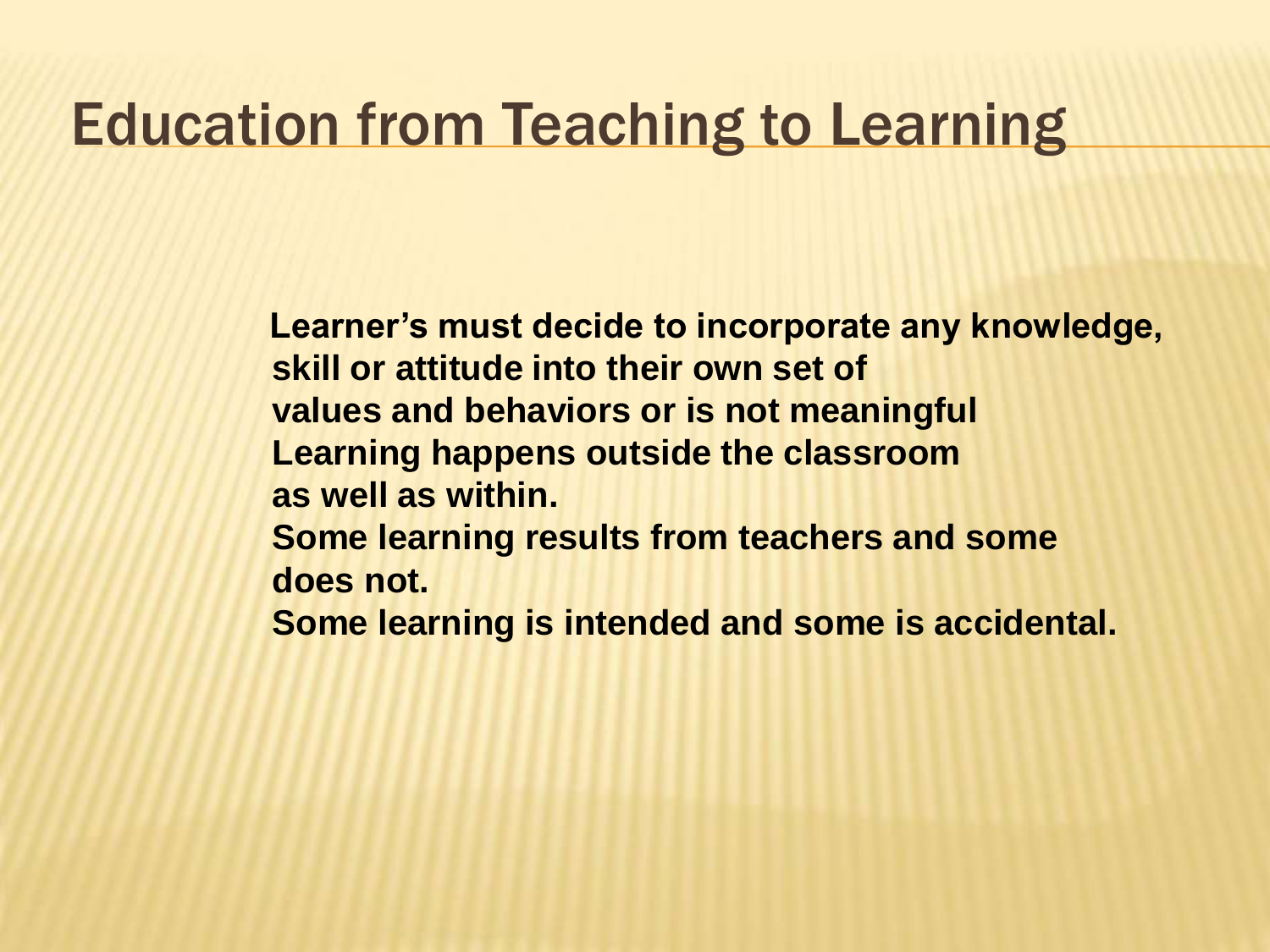## Non-Formal Education - Introduction

Non-formal education became part of the international discourse on education policy in the late 1960s and early 1970s. Related concept - Recurrent and Lifelong Learning. These two concepts have to do with the extension of education and learning throughout life, Non-Formal Education is about 'acknowledging the importance of education, learning and training which takes place outside recognized educational institutions'.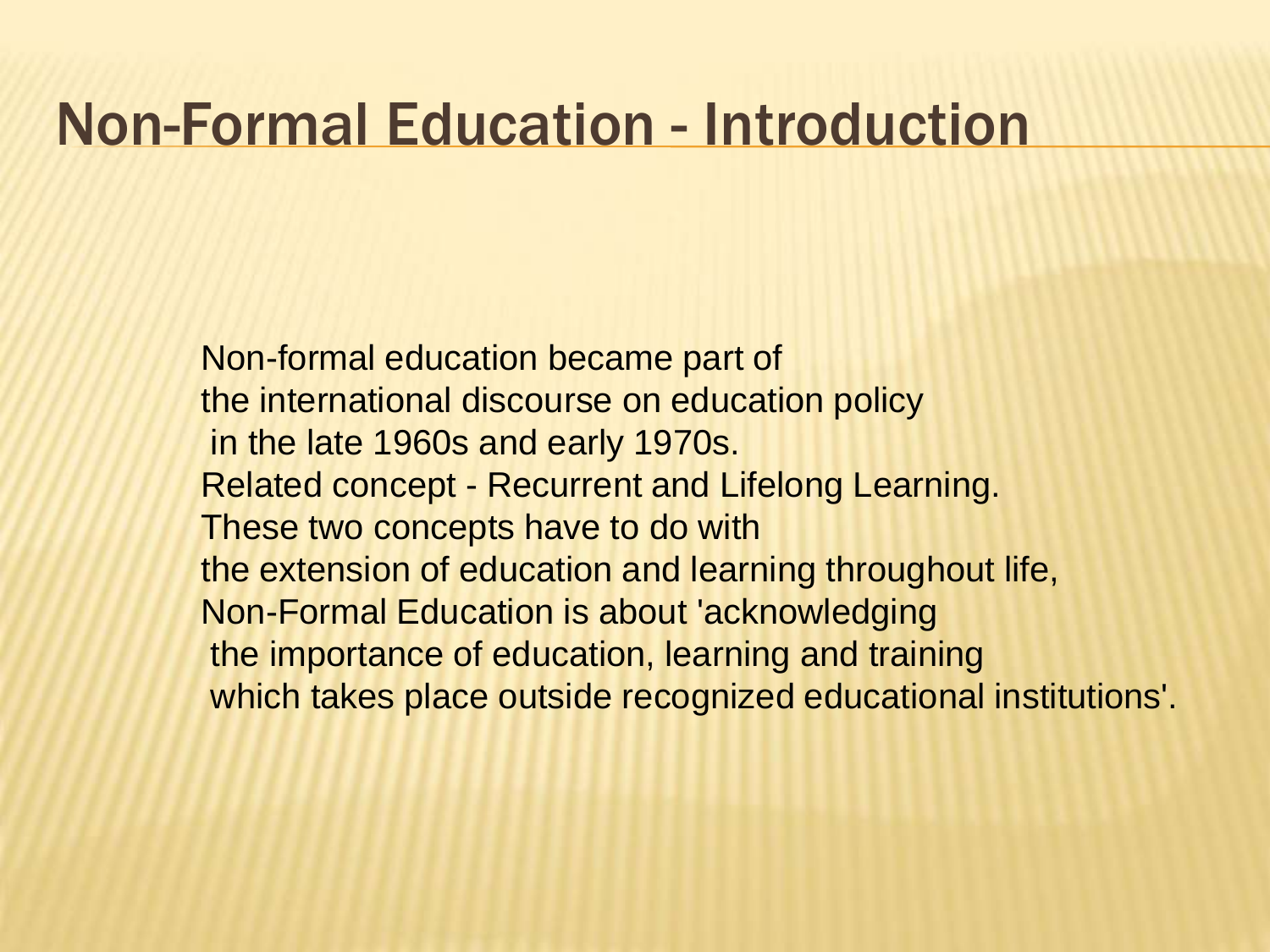## Characteristics –Non-Formal Education

**Relevance to the needs of disadvantaged groups. Concern with specific categories of persons A focus on clearly defined purposes. Flexibility in organization and methods.**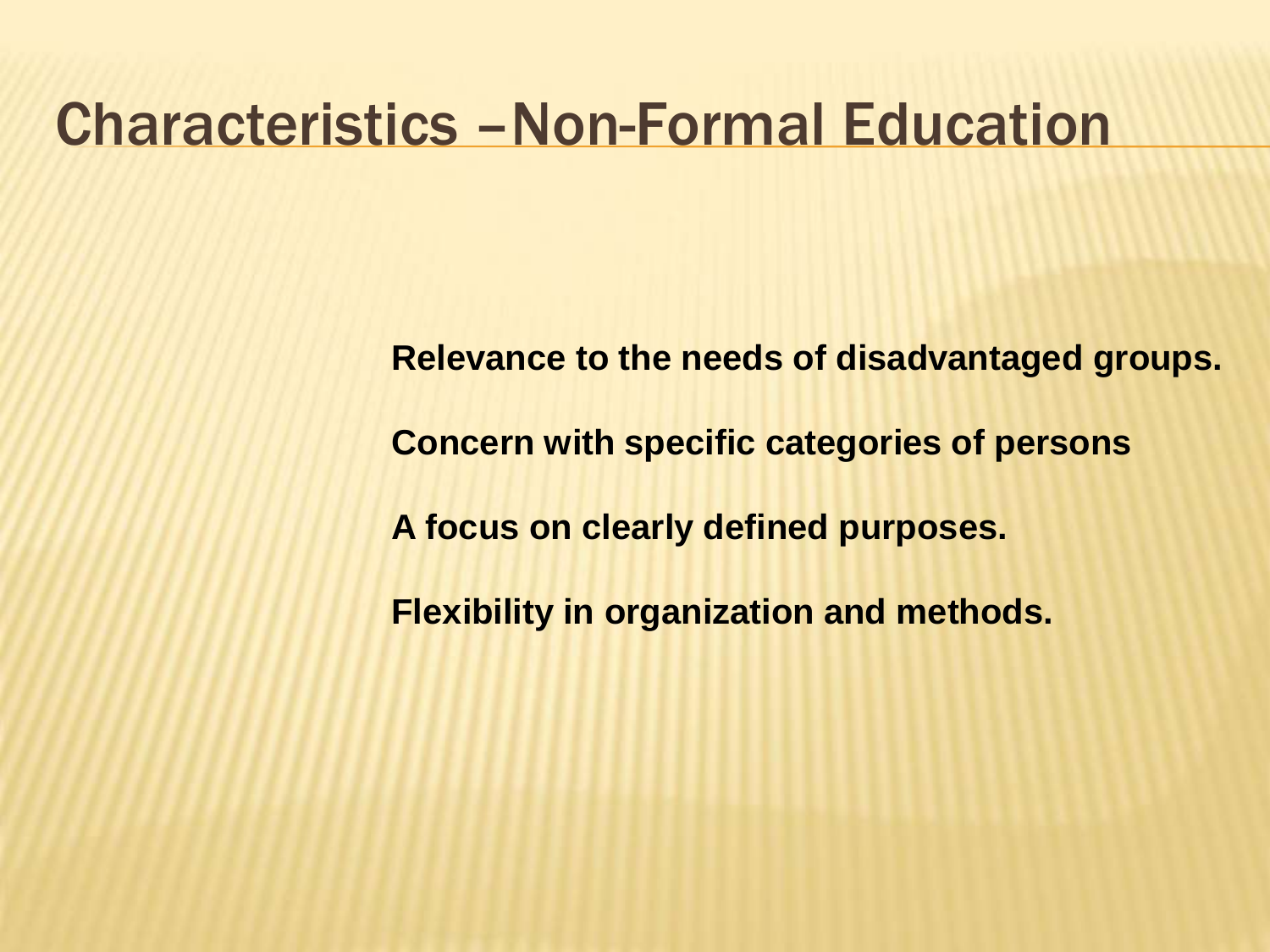#### Alternative concepts – Non-Formal Education

**[Community Education and Community Learning](http://www.infed.org/community/b-comed.htm)**

**[Informal Education](http://www.infed.org/i-intro.htm) and [Social Pedagogy.](http://www.infed.org/biblio/b-socped.htm)**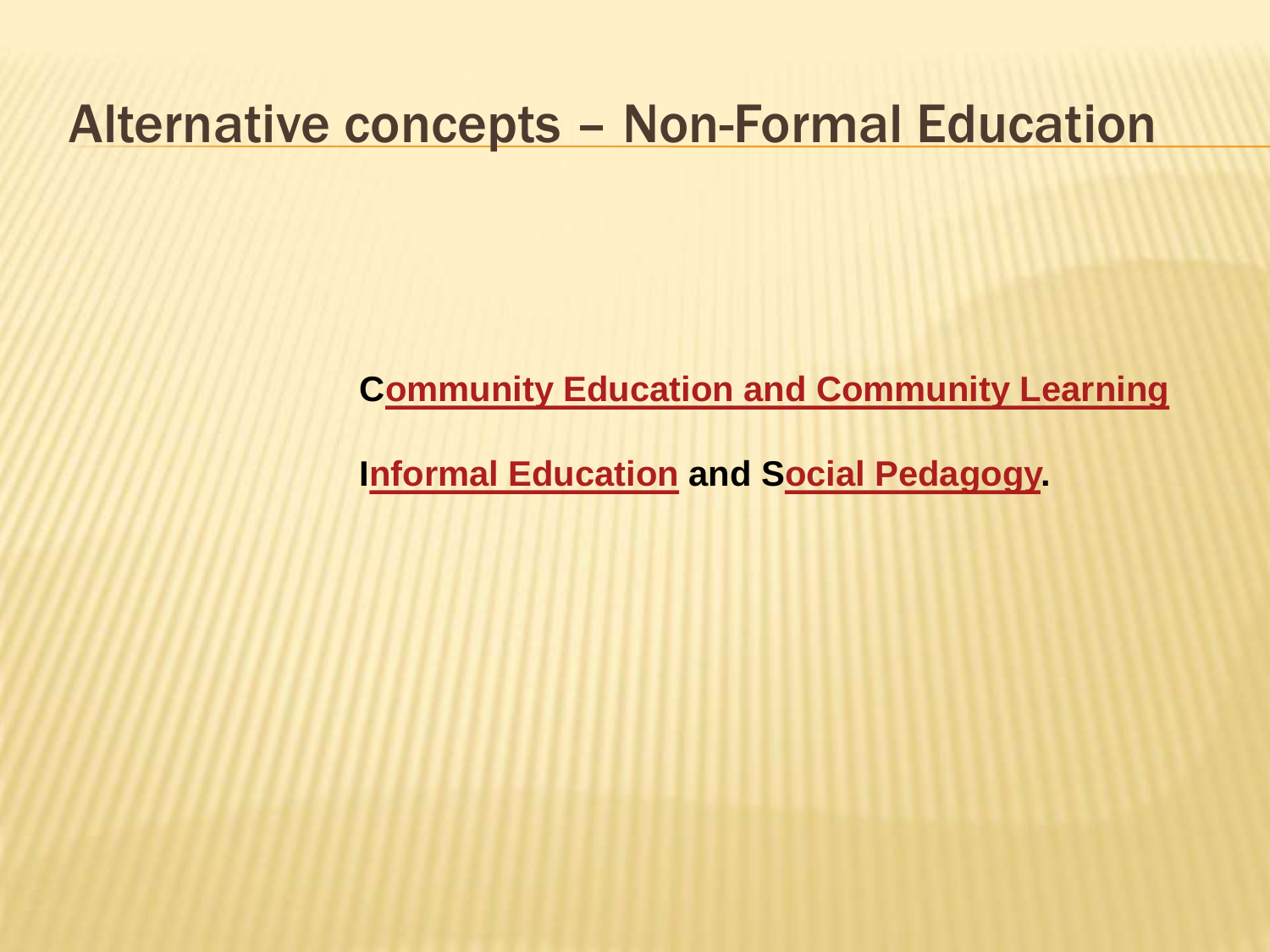### World Educational Crisis

**Unsuitable curricula Lack of motivation among learners Educational growth and economic growth were not necessarily in step, Jobs did not emerge directly as a result of educational inputs.**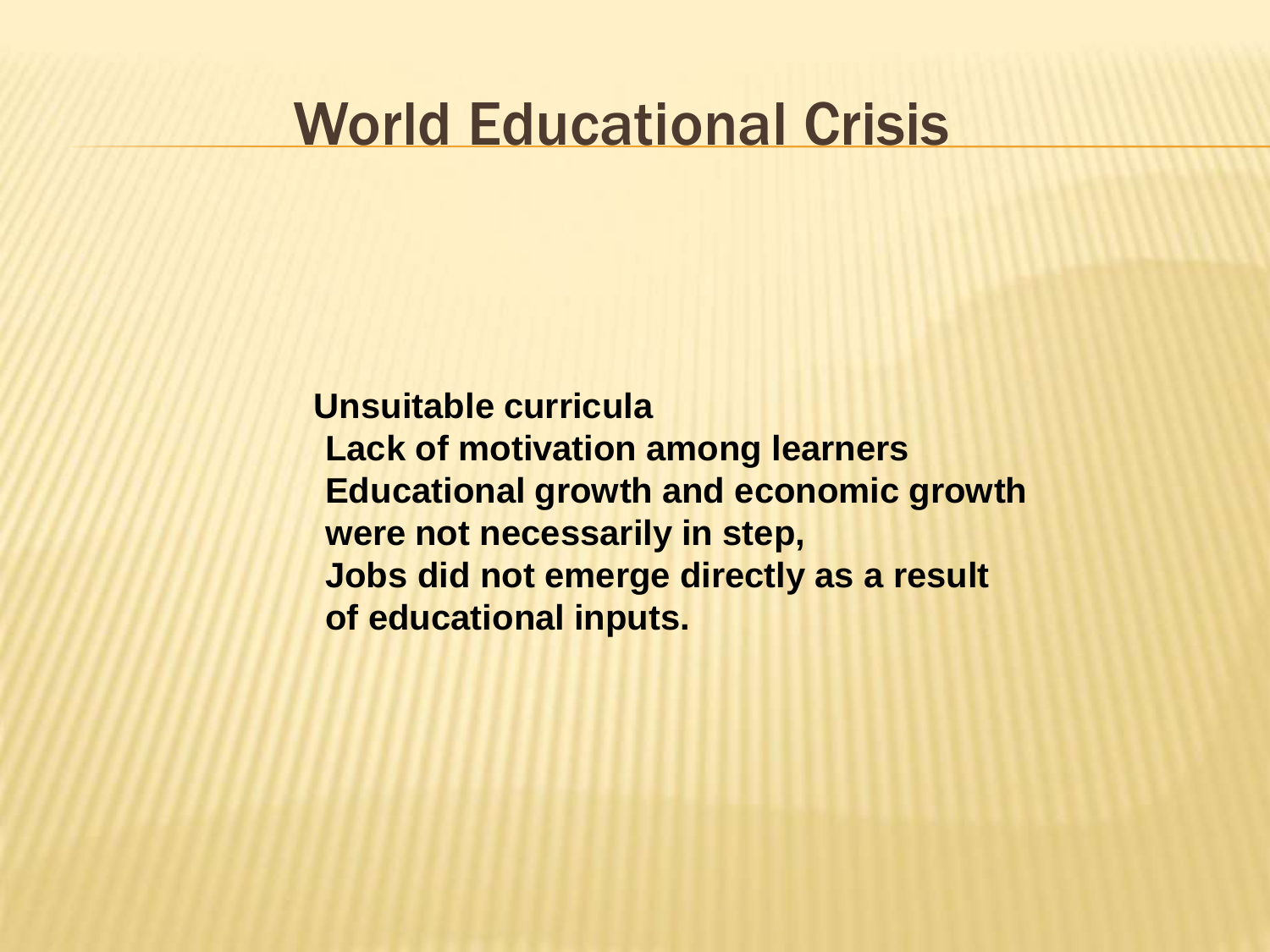#### World Educational Crisis

**Difficult to pay for the expansion of formal education Formal educational systems had adapted too slowly to the socio-economic changes The change would have to come not merely from within formal schooling, but from the wider society and from other sectors within it.**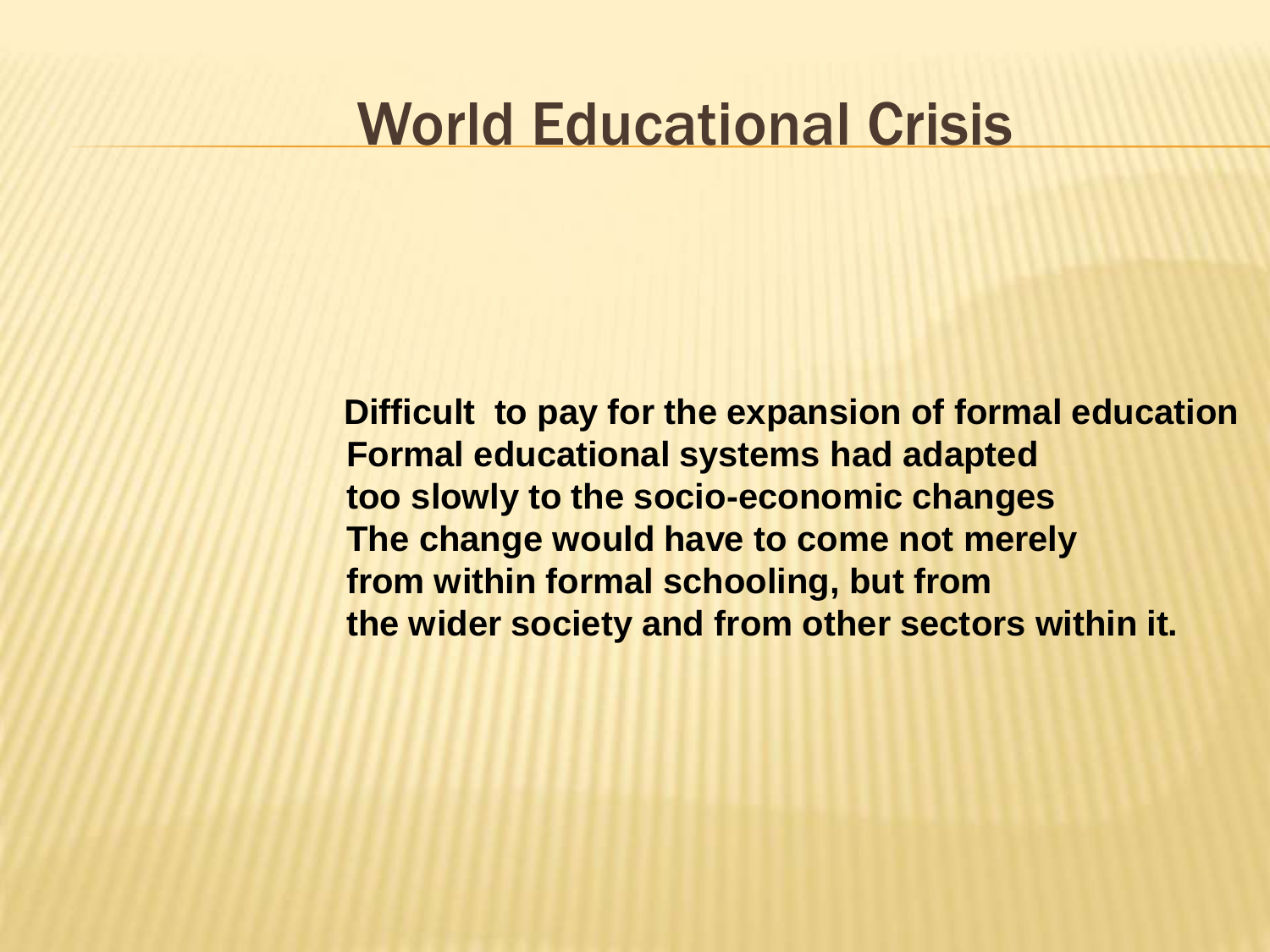## Lifelong Learning

**Lifelong learning was to be the 'master concept' that should shape educational systems**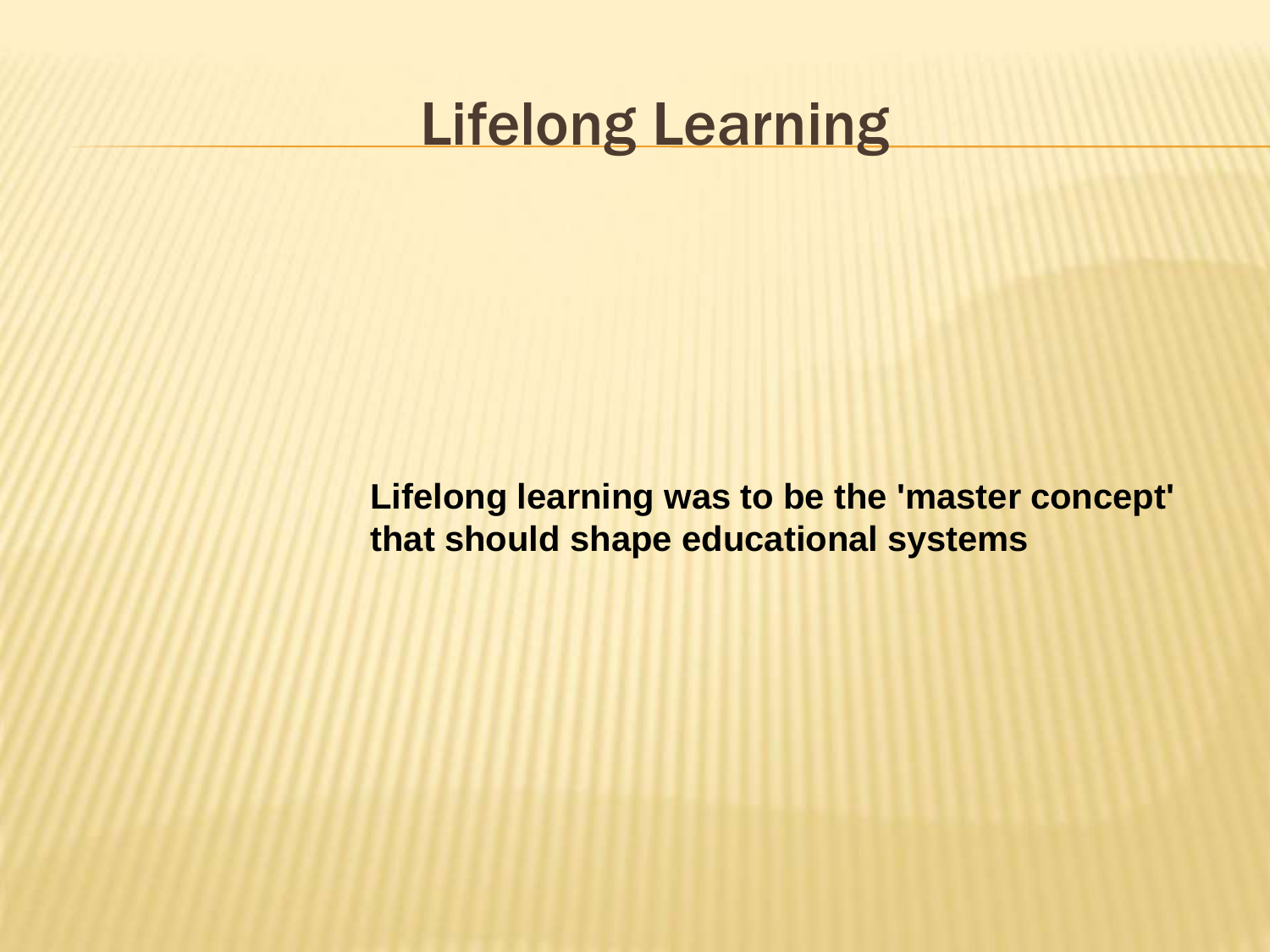### Formal Education

**Hierarchically structured, chronologically graded 'education system', running from primary school through the university and including, in addition to general academic studies, a variety of specialized programmes and institutions**

**for full-time technical and professional training.**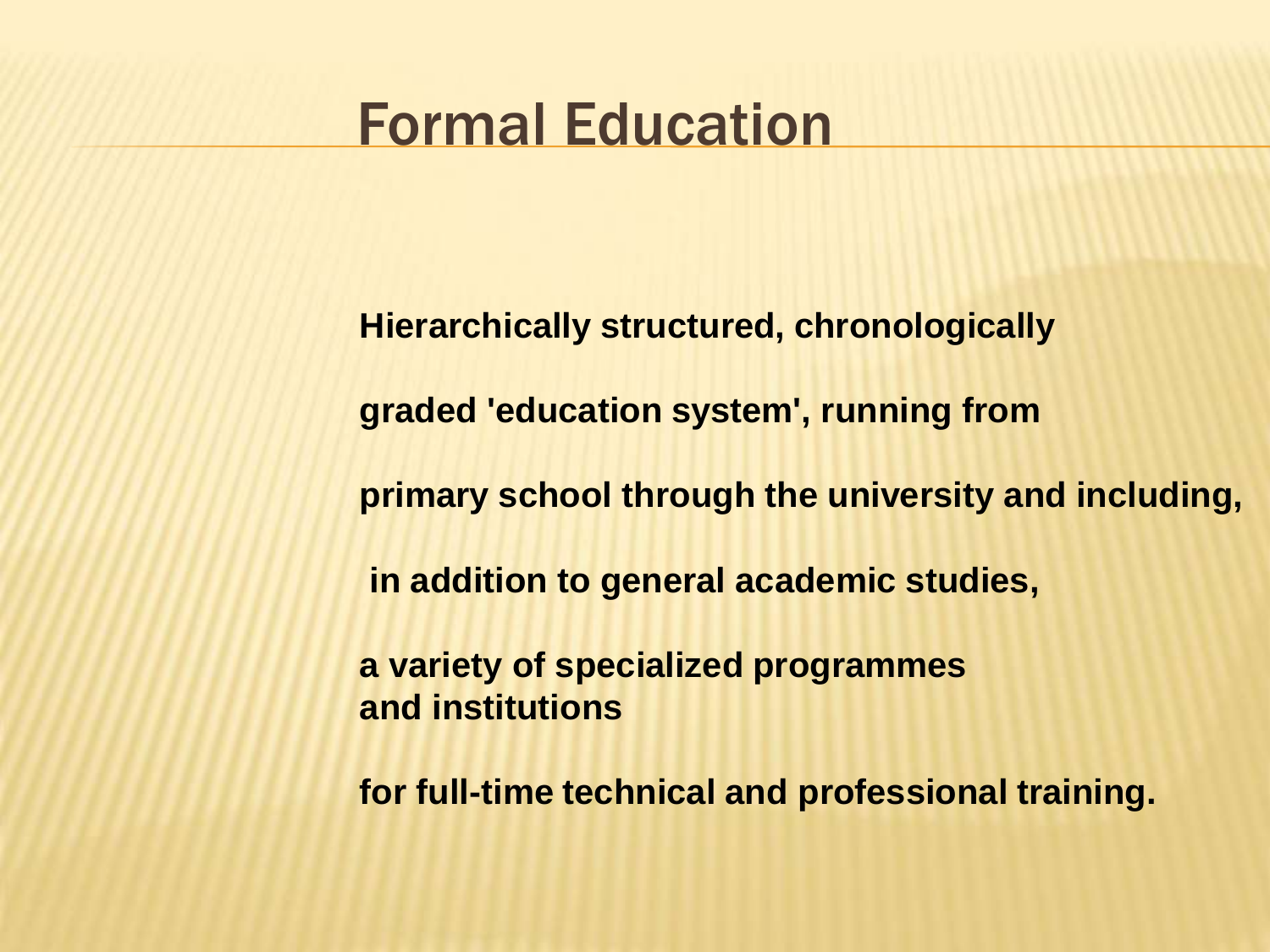### Formal Education

**Is realized by school teachers mostly through passing on information and its memorizing. Methods are not important, the effects are important Learner has to perform what he/she memorized. The whole system of education is established on the basis of the above mentioned assumption. Teachers are prepared to pass on information, but they are not prepared to establish contacts with learners, to understand learners.**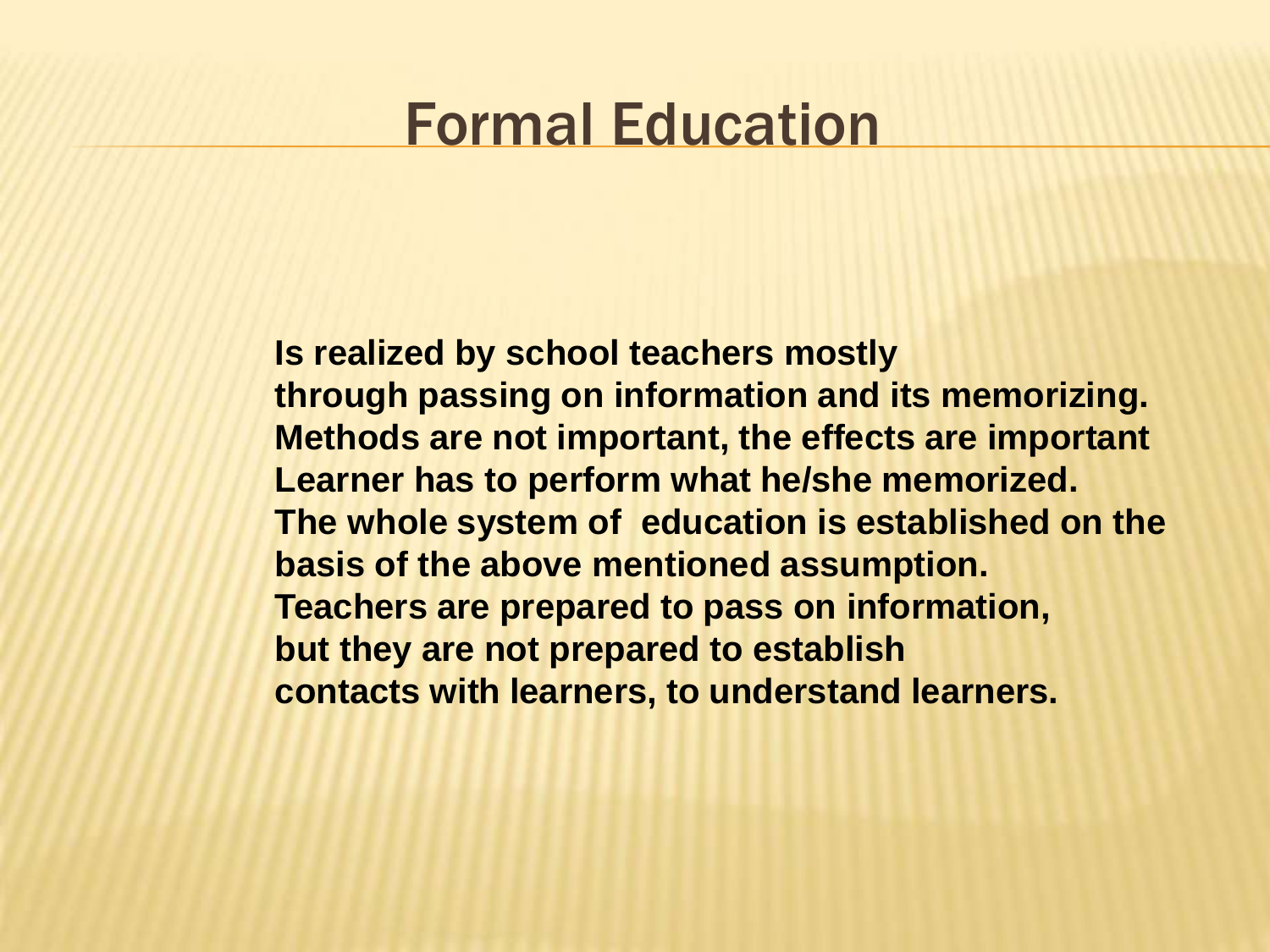## Formal education

**The place of work (classes) is organized to somehow limit possibilities of move, conversations and contacts. Learners sit in front of teacher, who passes on information. Discipline of work consists in passive subordinating to teacher, doing tasks, realizing commands. In formal education marks are indicators of information remembered.**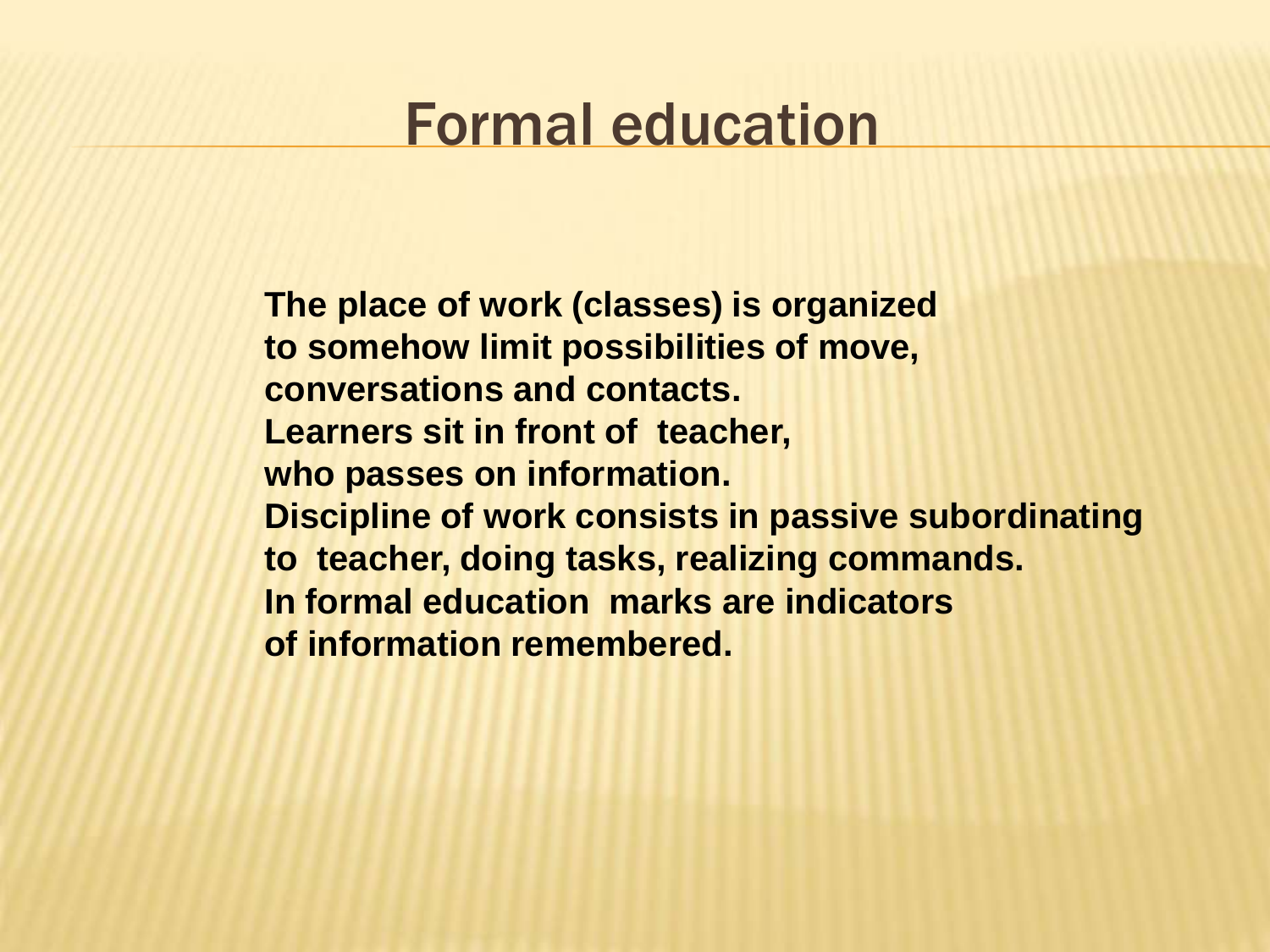## Formal Education

**The mark becomes a symbol of value (pupil with high marks – pupil with low marks). The programme of teaching is a table of contents, which learners should memorize. Content (essence) is logically arranged, but according to the sense of lecture not the sense of learning. The teacher towers over learners.**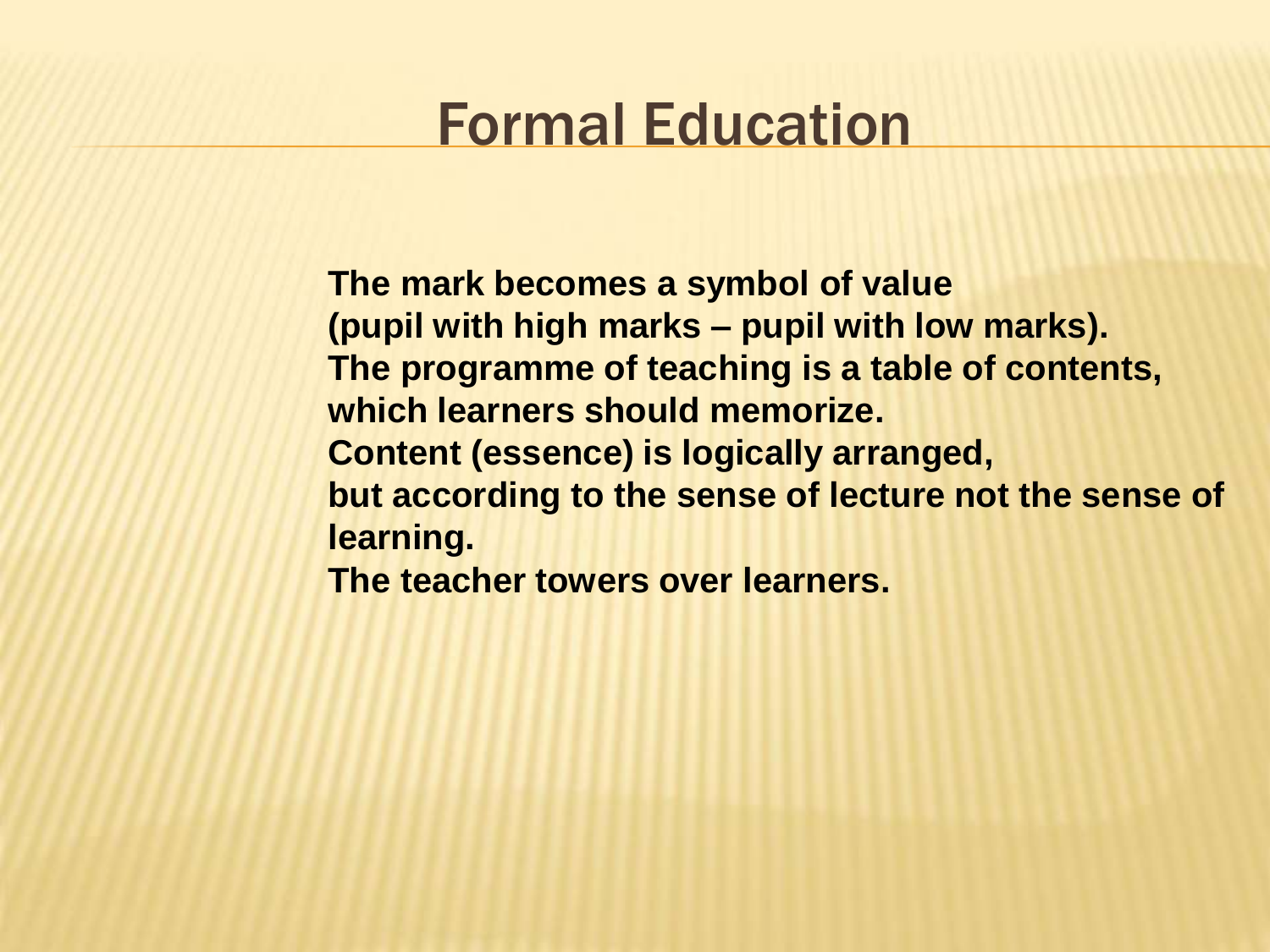### Formal Education

**Process** less crucial **Contents** huge role

**Methods of education** - frontal, close, formal

**Styles of communication**-does not generally adopt style to the situation

**Power** - total

**Values -** formal system Choice of training topics Single-handedly Imposed

**Way of choosing topics** There is the possibility of looking into expectations,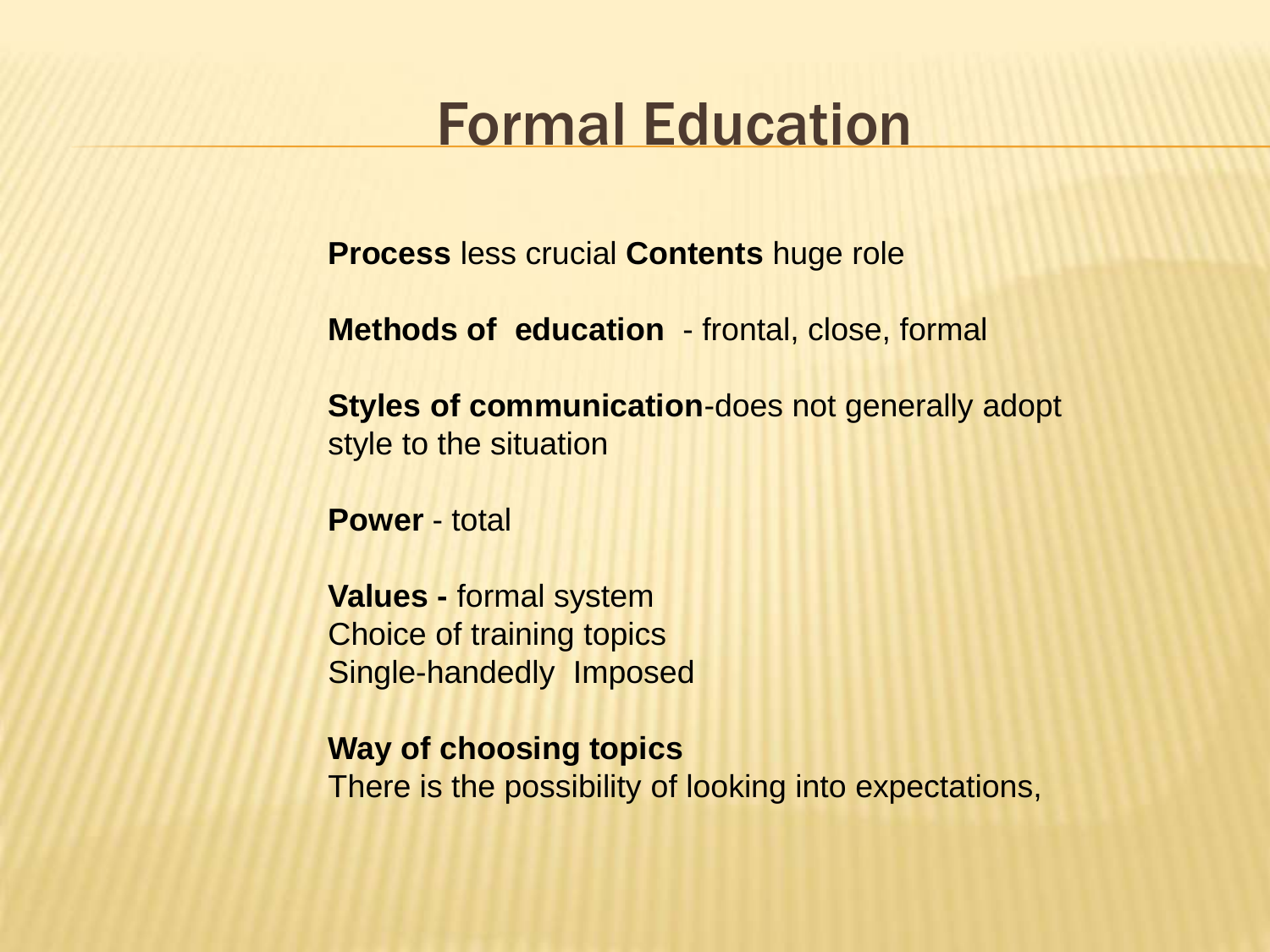## Informal Education

The truly lifelong process whereby every individual acquires attitudes, values, skills and knowledge from daily experience and the educative influences and resources in his or her environment - from family and neighbors, from work and play, from the market place, the library

and the mass media.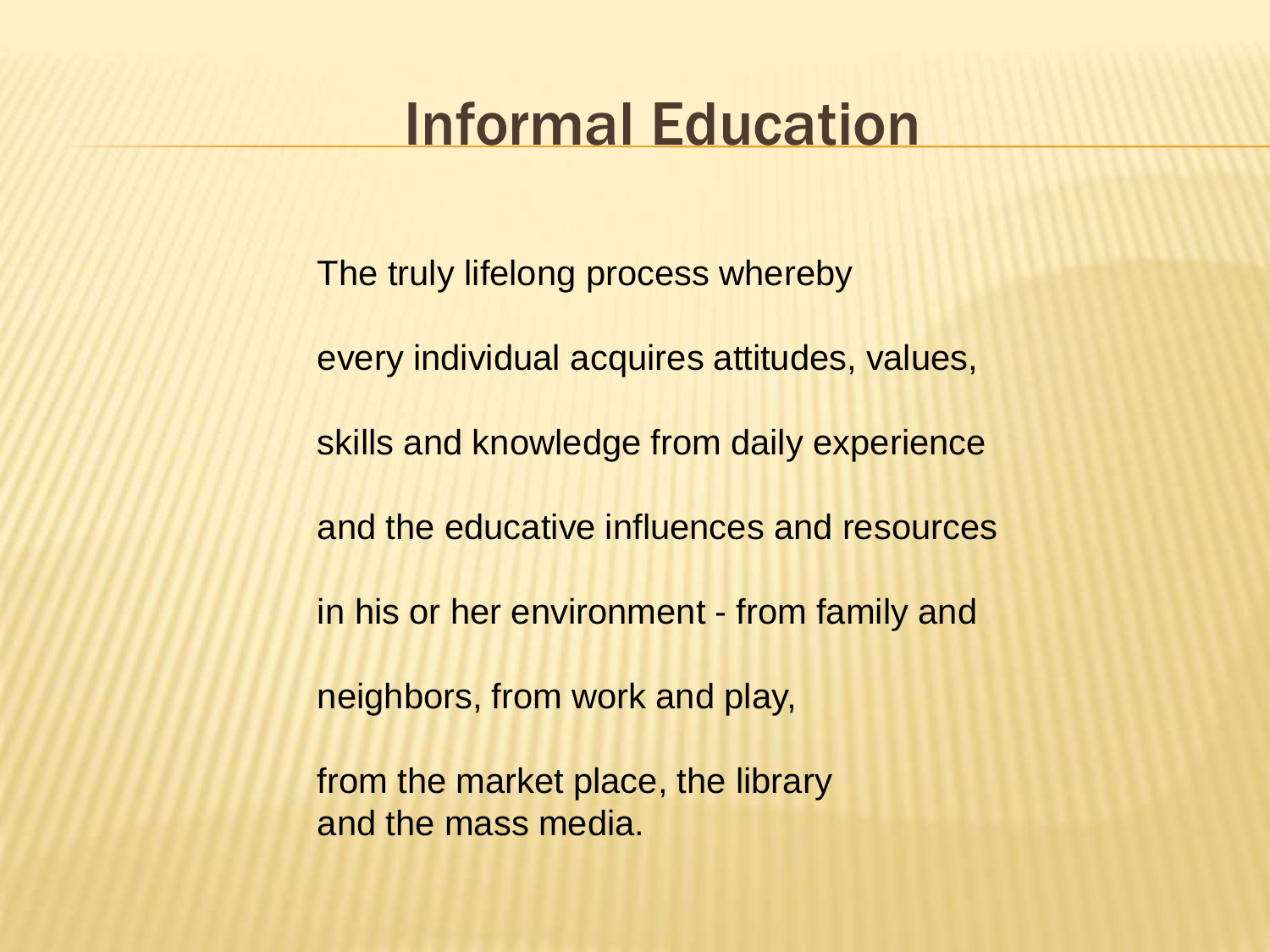**Any organized educational activity outside the established formal system whether operating separately or as an important feature of some broader activity that is intended to serve identifiable learning clienteles and learning objectives.**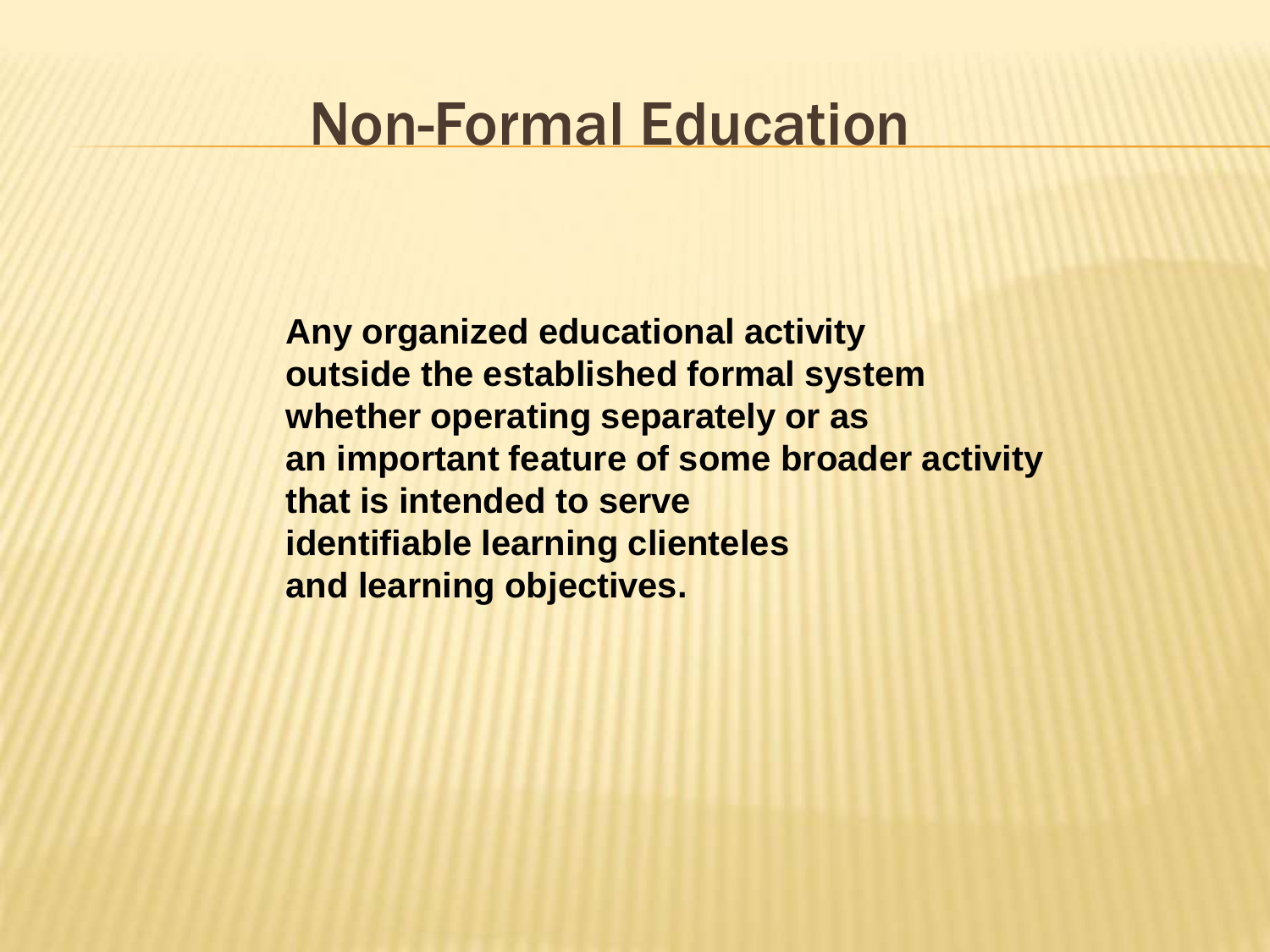**Nonformal education is more learner centered** 

**Learners can leave anytime they are not motivated.** 

**NFE tends to emphasize a cafeteria curriculum (options, choices) rather than the prescribed, sequential curriculum found in schools.**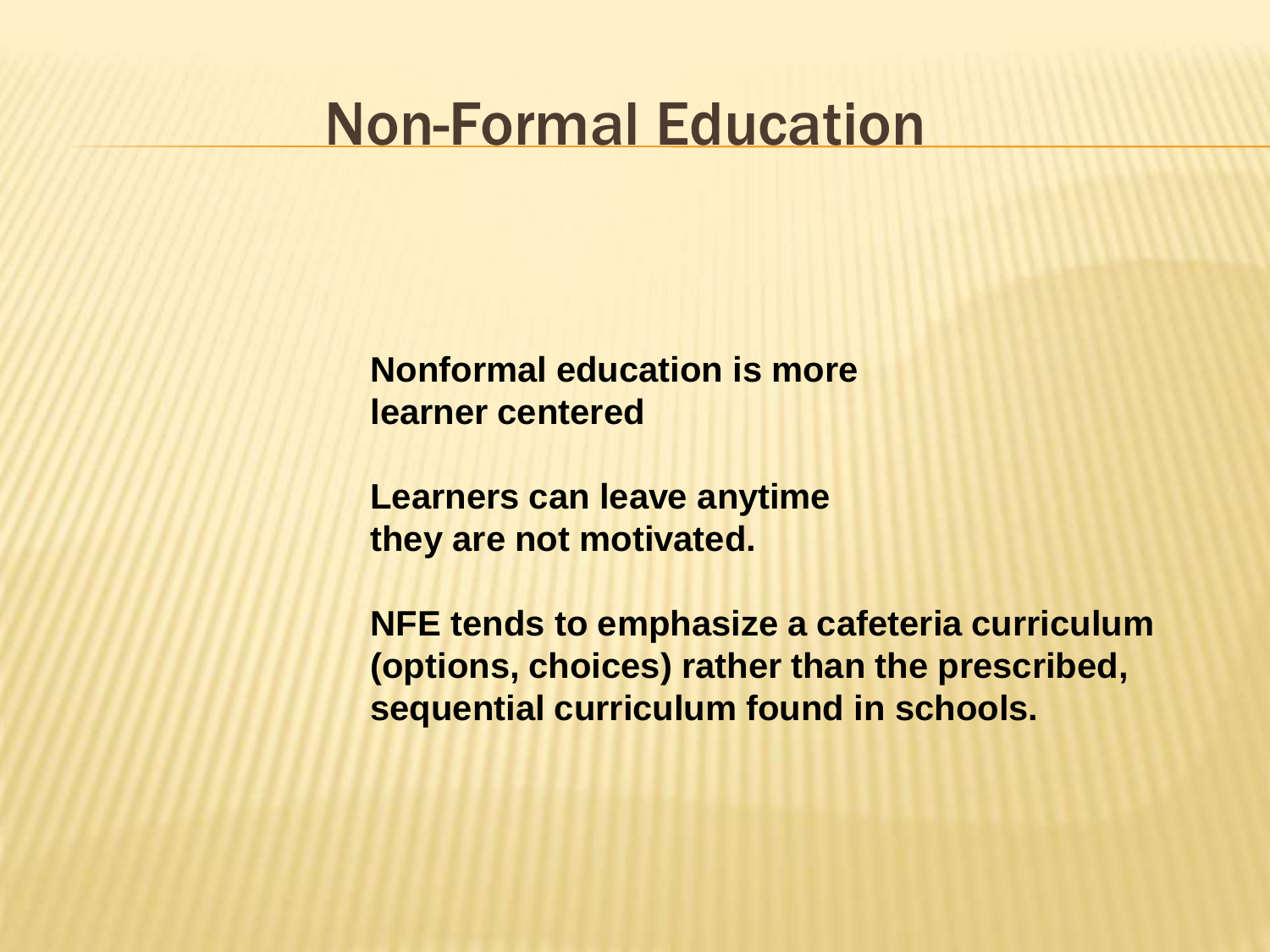## ON-FORMAL EDUCATION PARTICIPATIVE APPROACH

At the same time, cutting across this 'stage theory' of the development of non-formal education, there is the participative approach, wherein the ideology and motivation of the providers is very different.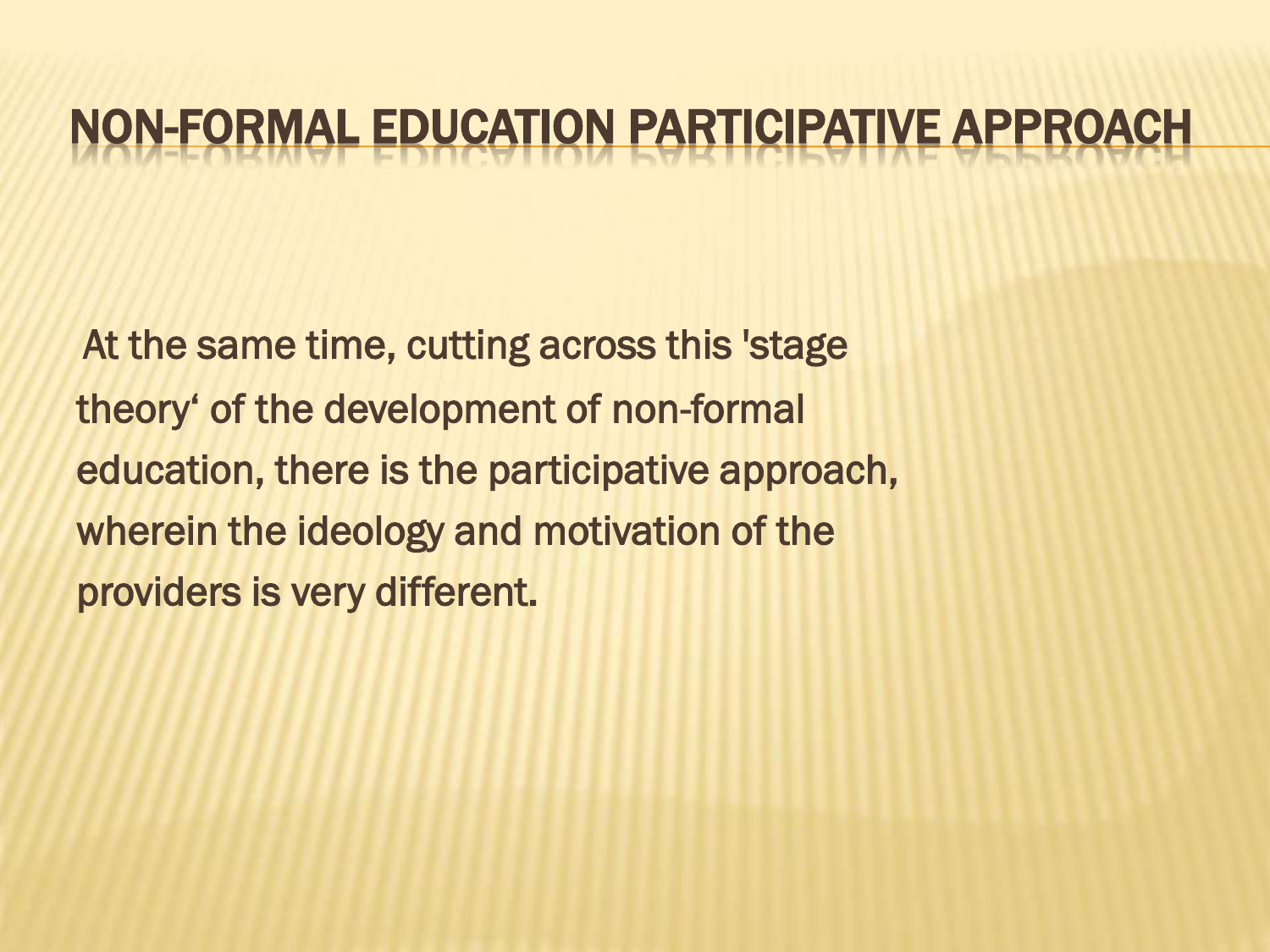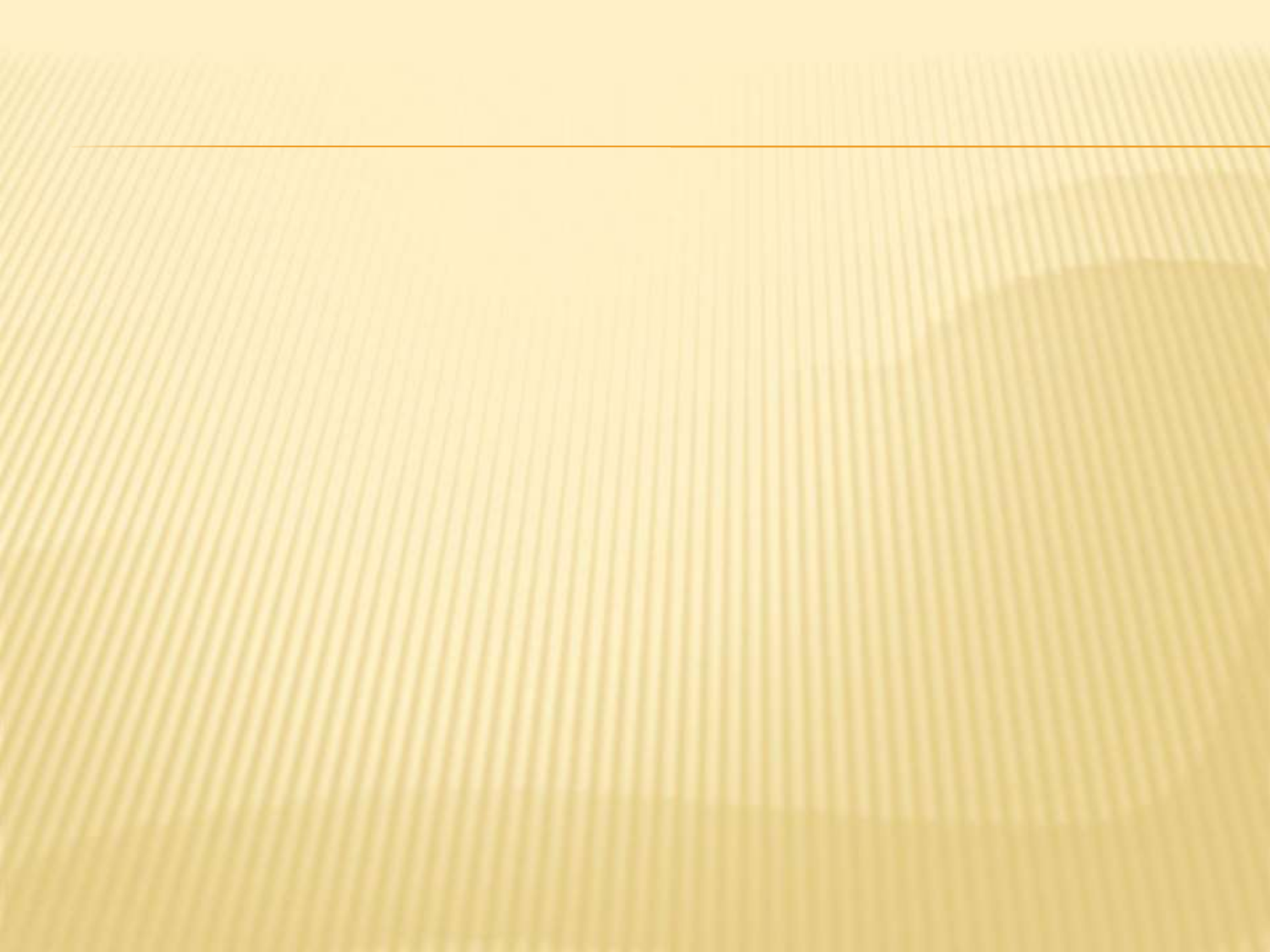**In NFE human relationships are more informal (roles of teachers and students are less rigid and often switch)** 

**NFE focuses on practical skills and knowledge**

**Overall NFE has a lower level of structure (and therefore more flexibility) than schools.**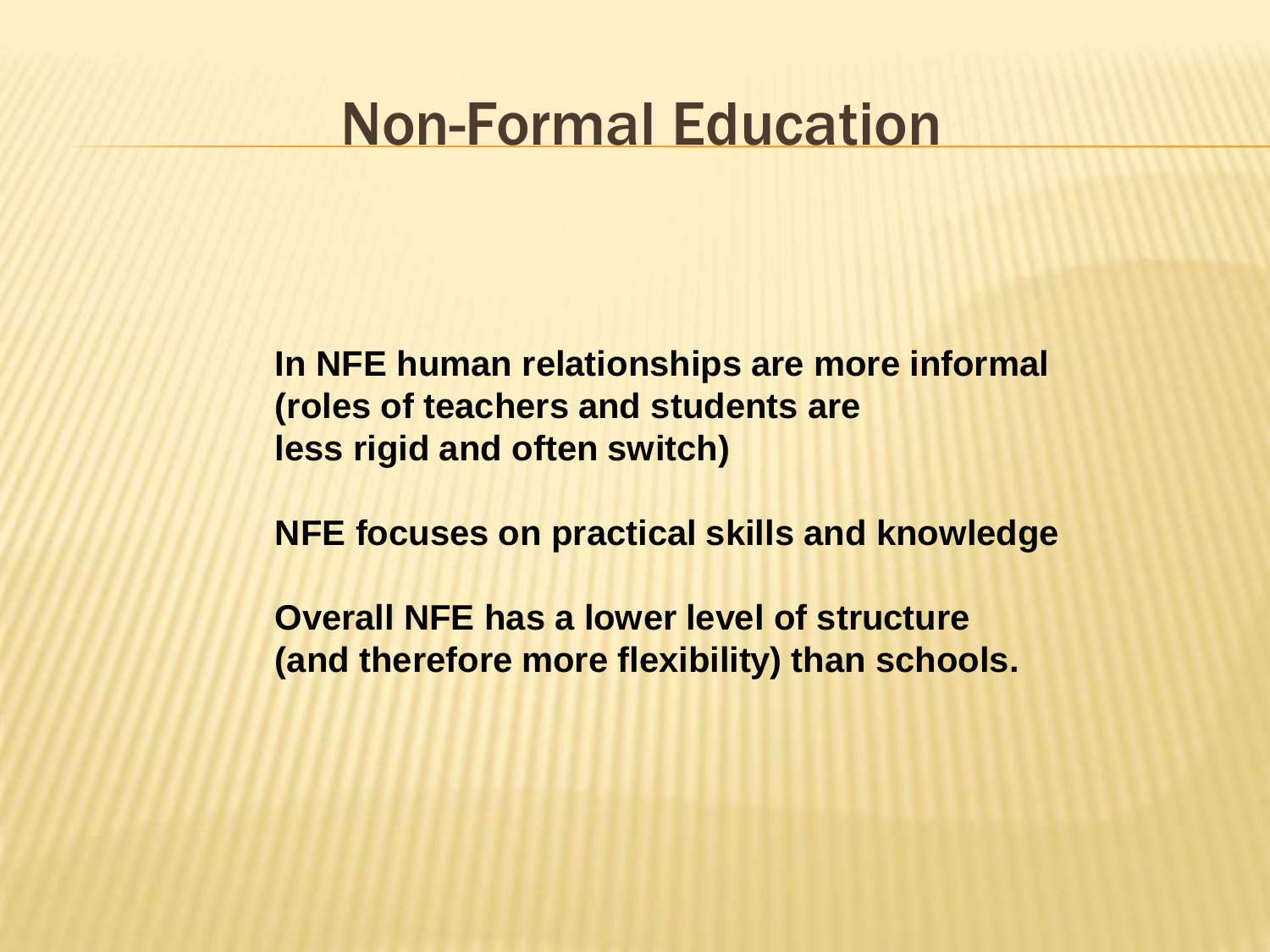**Trainer and learners are at the same level, there are no disproportions between trainer and learner,** 

**Learning is a constant process on either side.** 

**The best teachers / trainers teach people rather than subjects.**

**The comparison of aspects connected with conducting the educational process in the case of formal organization**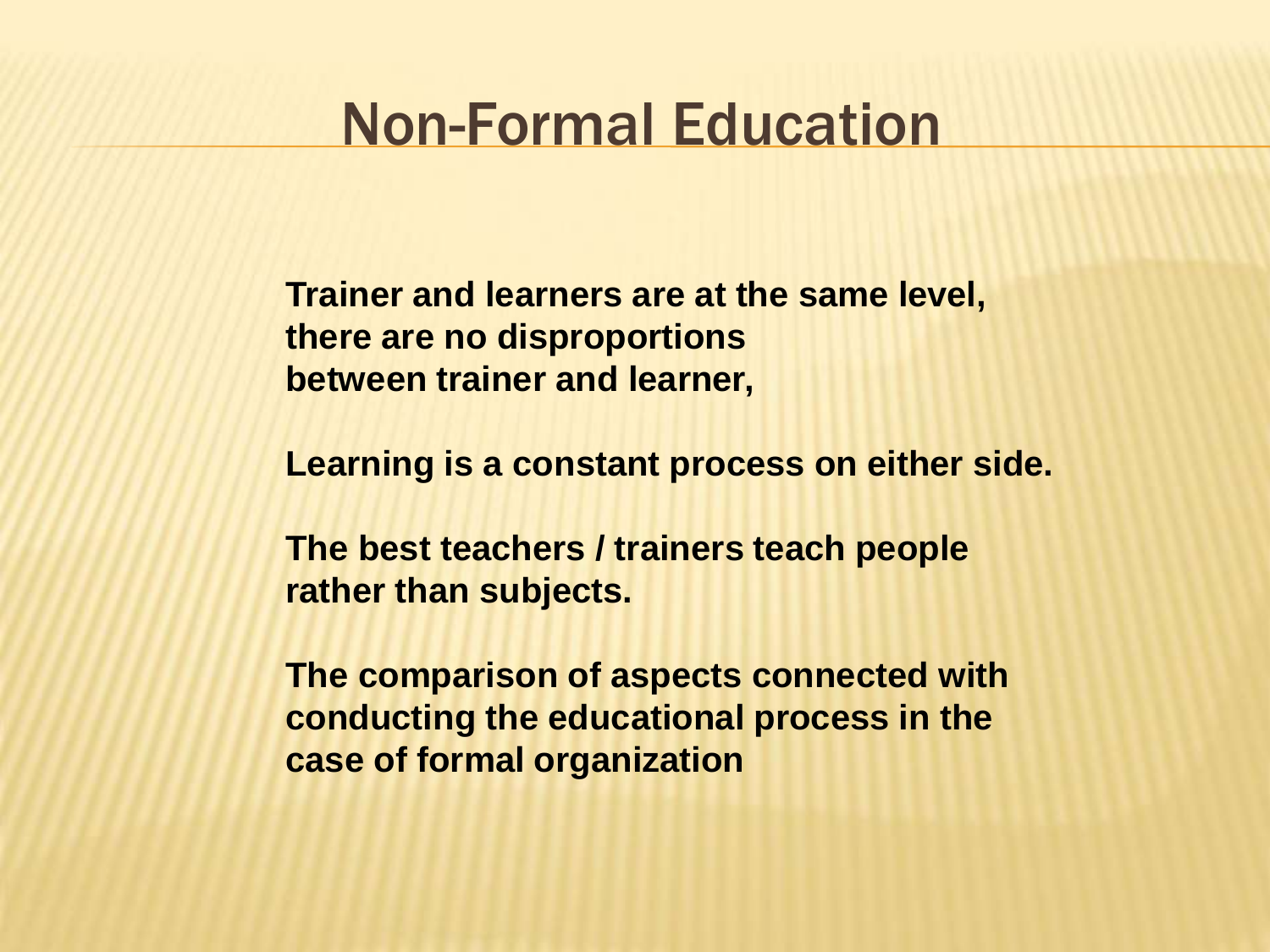**Trainer**  Process crucial **Content** - basic role Methods of education – mixed, open, non-formal **Styles of communication**  different styles dependent on situation **Values -** democratic **Trainer** - non -formal **Way of choosing topics** assessment of needs and inclusion of participants to some extent in the planning process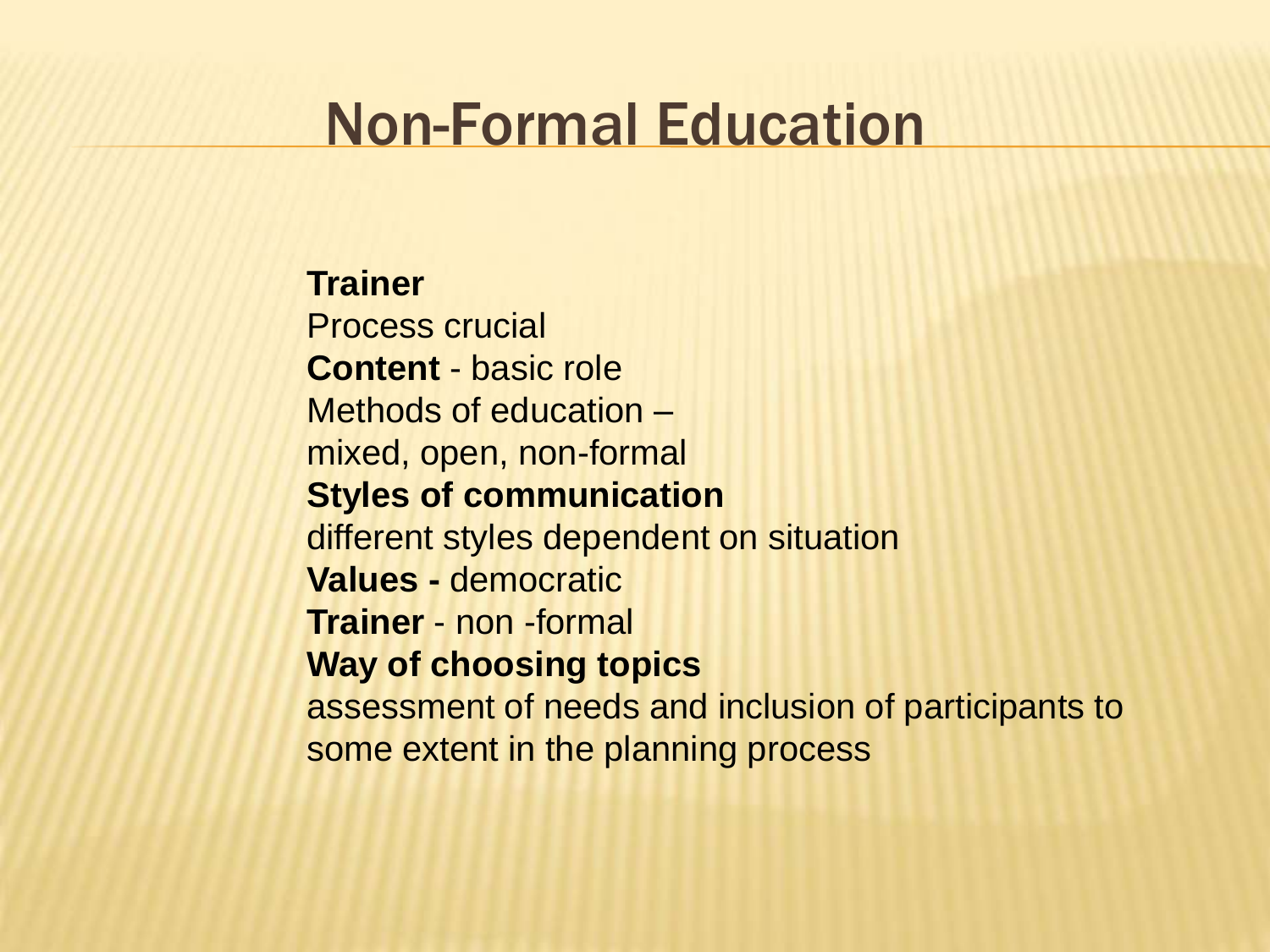## Examples of Non-Formal Education

**Literacy and basic education for adults and young people** 

**Political and Trade Union education,** 

**'Catching-up' programmes for school drop outs,** 

**Pre-school education for young children,** 

**Education through NGO's - Health Education, Literacy, Gender Education**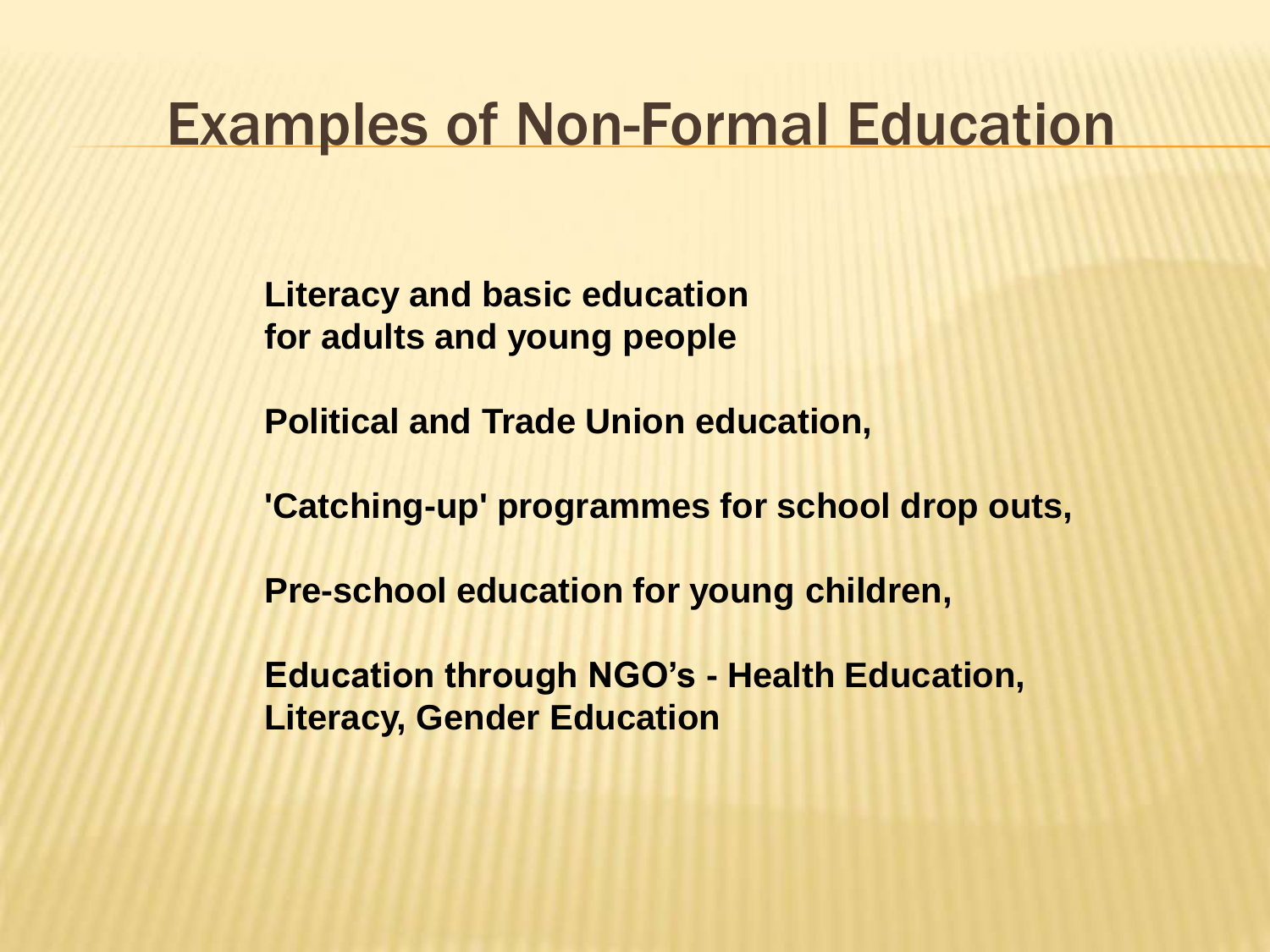## PARANORMAL EDUCATION

This important area is composed of all kinds of educational programmes which provide a substitute for regular full-time schooling. The main objective of these programmes is to offer a second chance to those who, for various reasons, could not benefit from the regular school system at the ordained moment.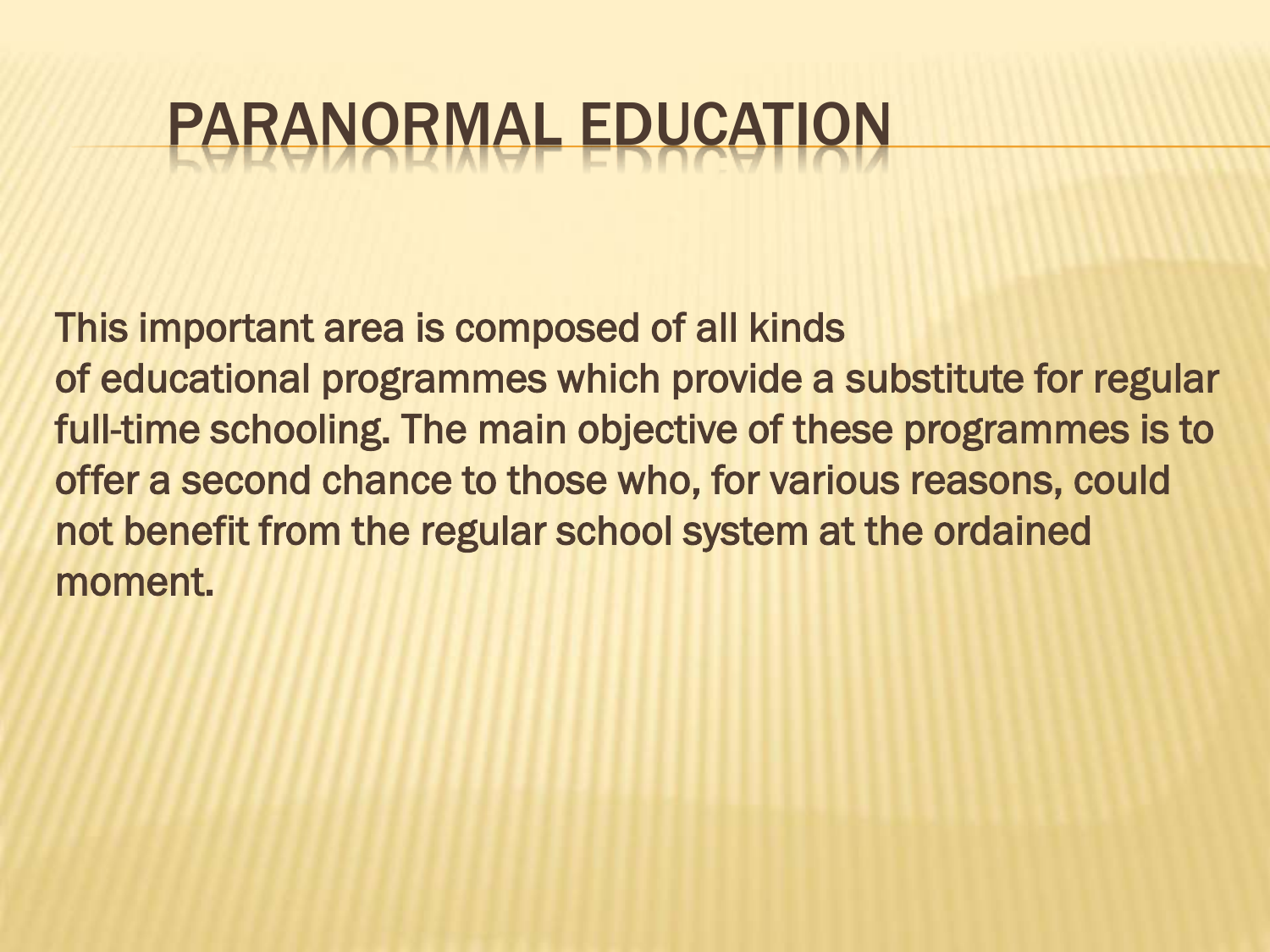## POPULAR EDUCATION

The central part of this segment of the educational field are the education initiatives which are explicitly directed towards the marginal groups of the population and include adult literacy projects, co-operative training, political mobilization and community development activities.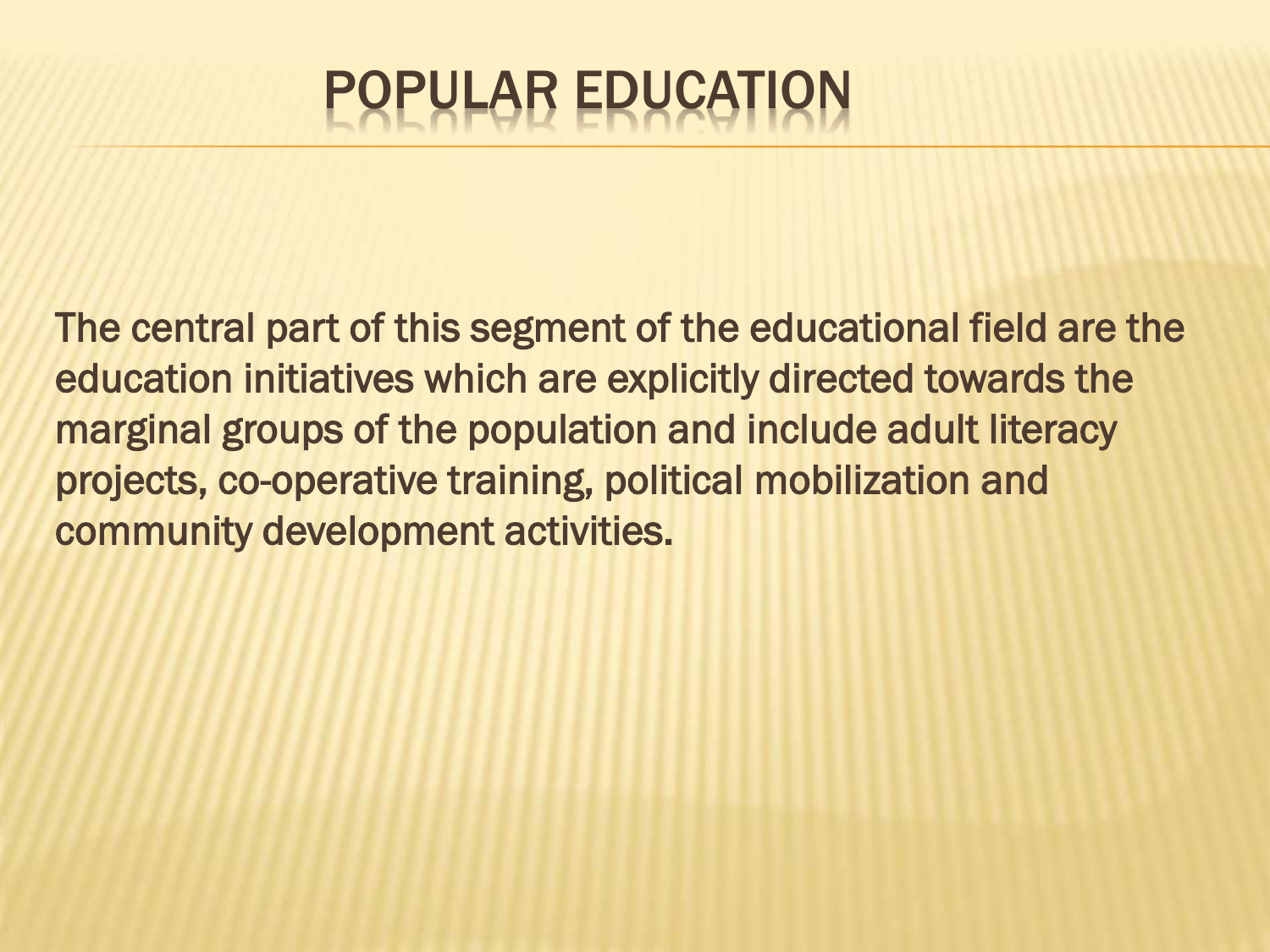# LEARNING FOR PERSONAL DEVELOPMENT

In developed countries this heading covers a whole range of learning practices organized by cultural institutions (museums, libraries, cultural centers), by clubs, circles, associations promoting leisure time activities such as observation of the natural environment, playing music and/or listening to it, etc., by sports centers, by language institutions or even by centers of physical and mental health.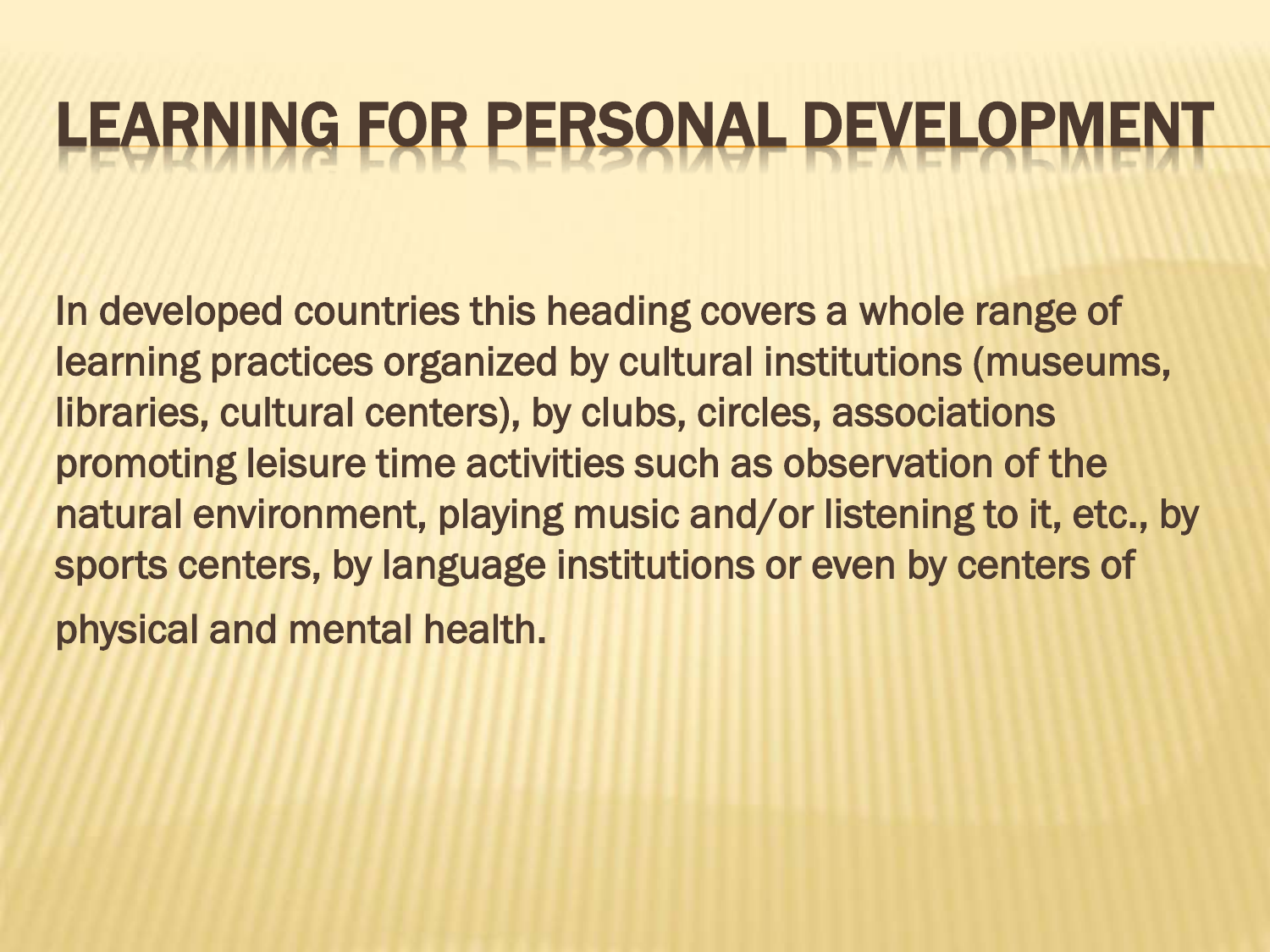# VOCATIONAL TRAINING

The various non-formal programmes of professional and vocational training organized by firms, trade unions, private agencies and also formal schools constitute the fourth important segment of the diversified educational field.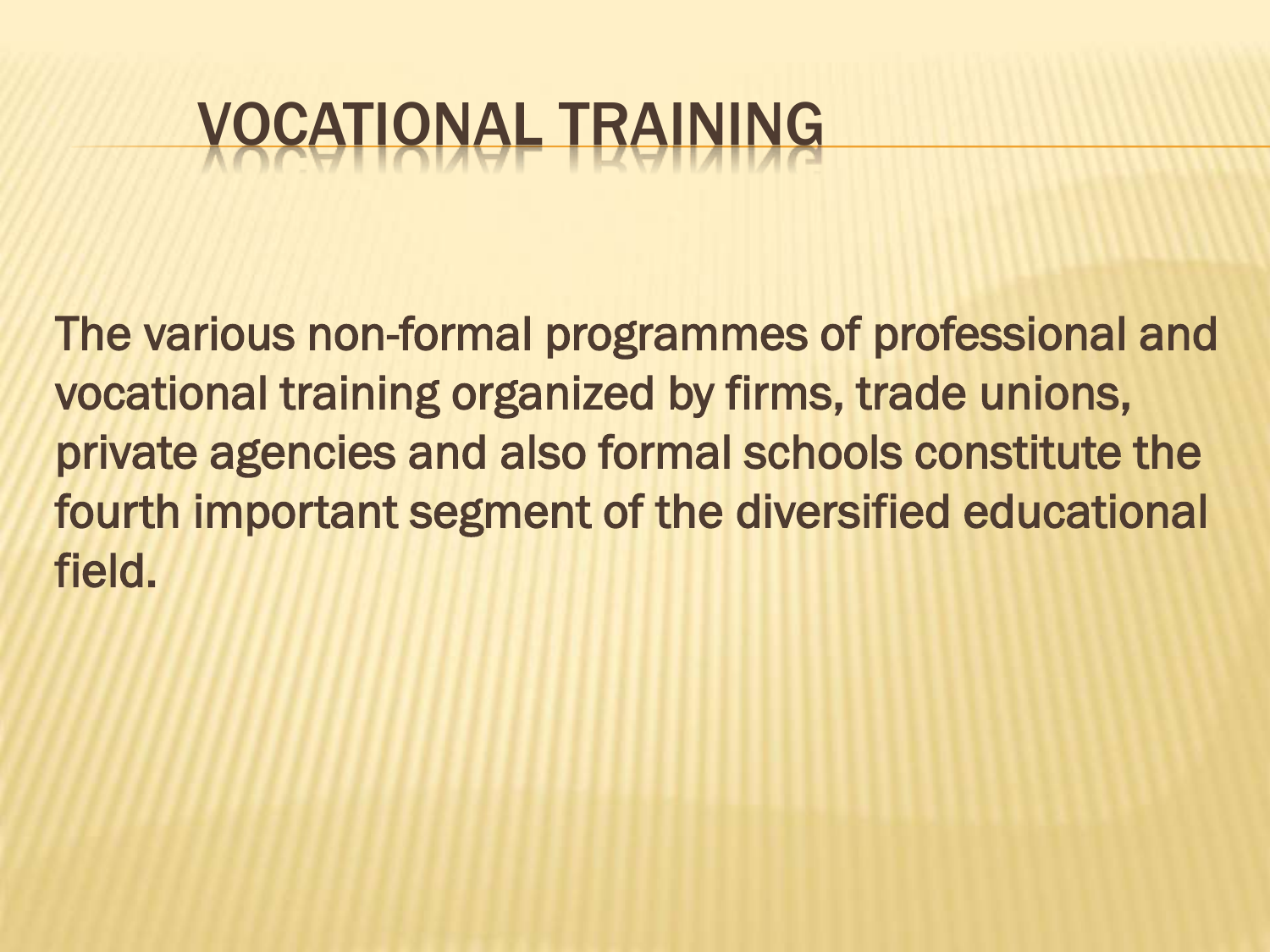#### NON-FORMAL EDUCATION. POSITIVE ALTERNATIVE

Here non-formal education is seen as a positive alternative to the school system; whilst it typically concentrates on the provision of basic learning experiences, it is not necessarily restricted to that.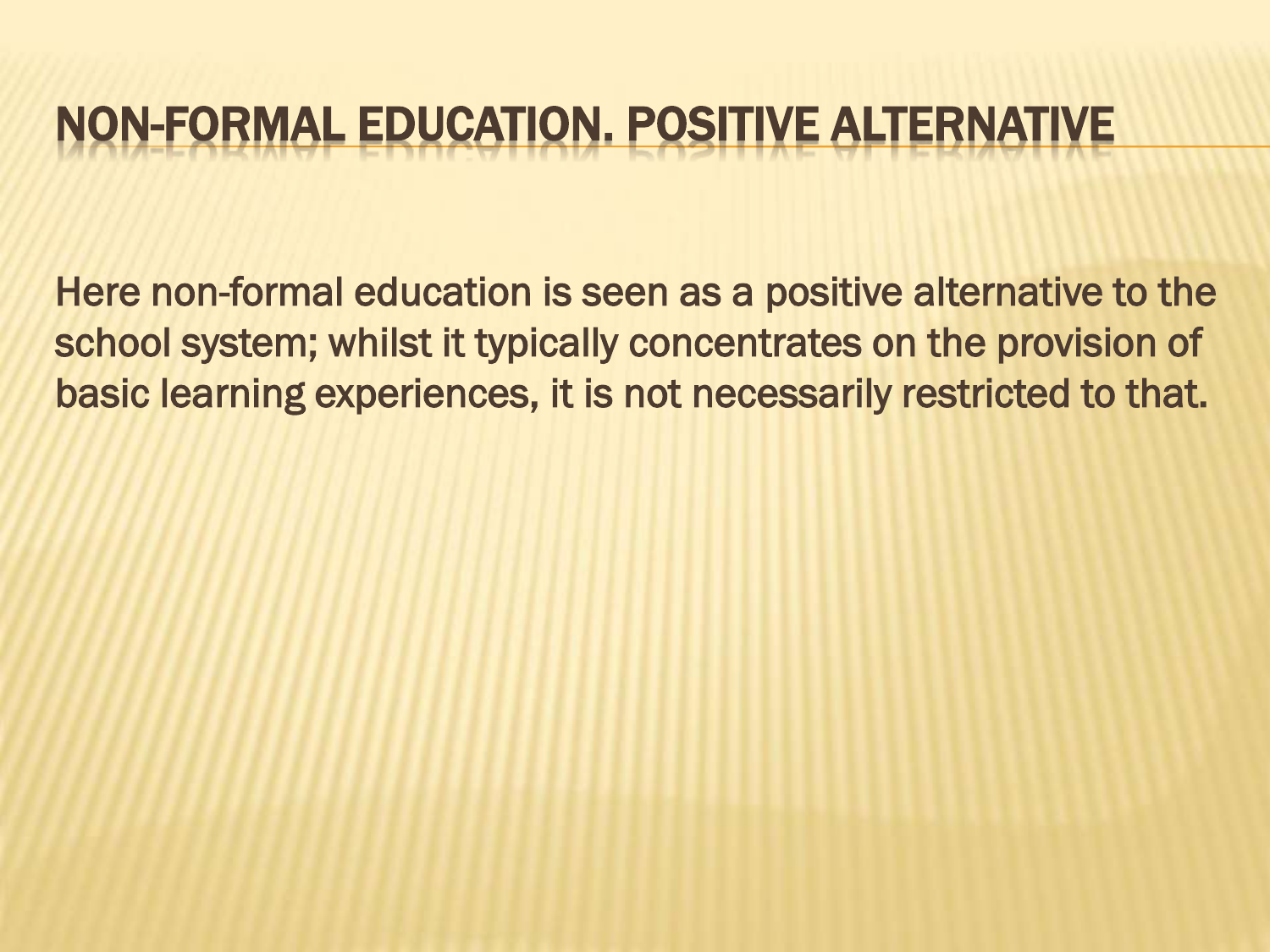## WHO DOES WHAT TO WHOM?

The diversification of the educational activities has been accompanied by a process of diversification of the organizing agencies and a proliferation of clienteles.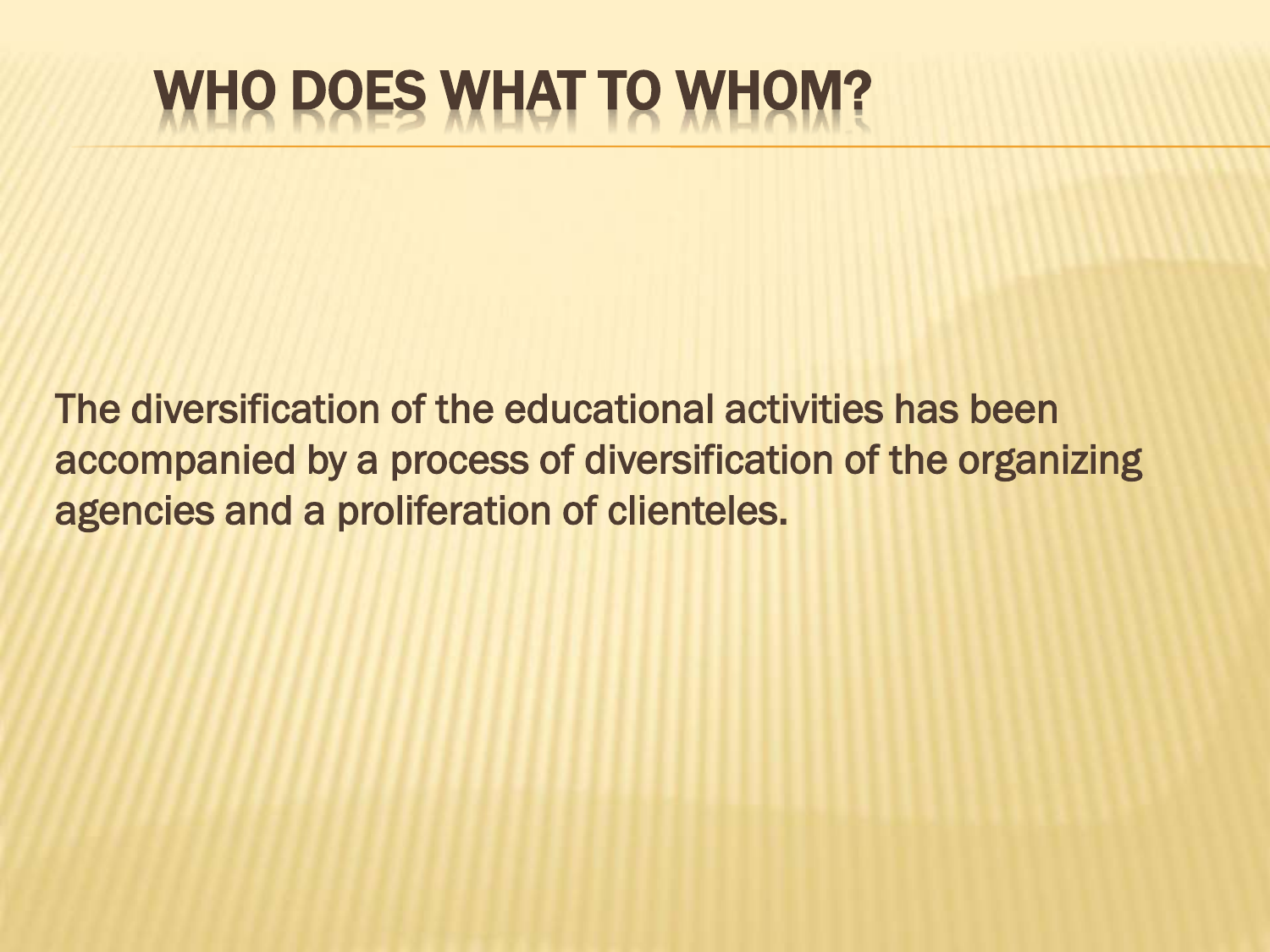# THE NON-PROFIT SECTOR

The non-profit sector covers a wide variety of organizing agencies. In the focus of our interests are of course trade unions but we have to mention churches and the growing number / in thousands in each country/ of different non-governmental organizations.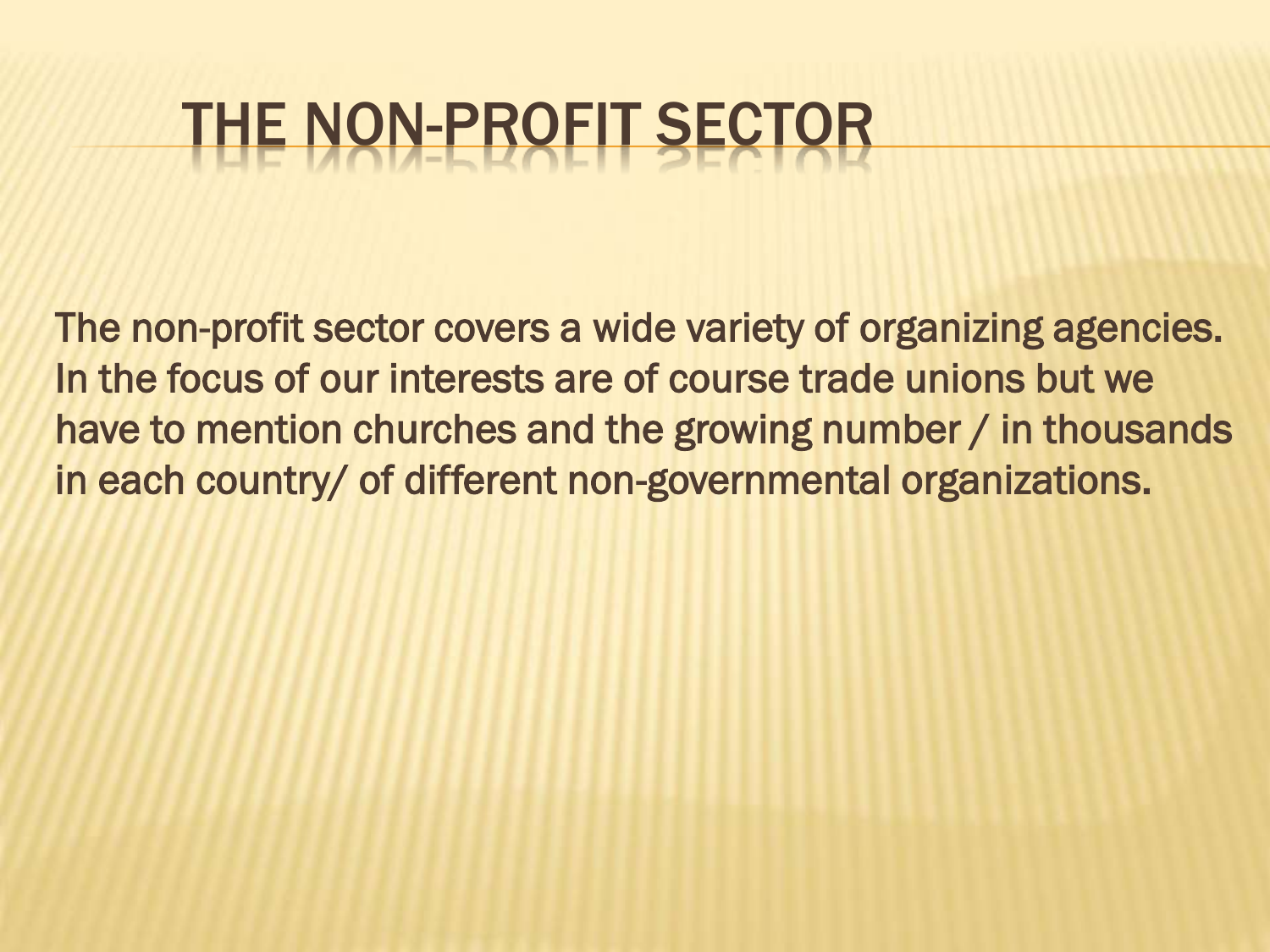# THE GOVERNMENT

The government usually is the most important organizer of paranormal education. It is also very much present in professional training and, to a lesser extent, in training for personal development. It is only marginally taking part in popular education /mainly through local level government initiatives/ and through joint initiatives of the local authorities with the local NGOs.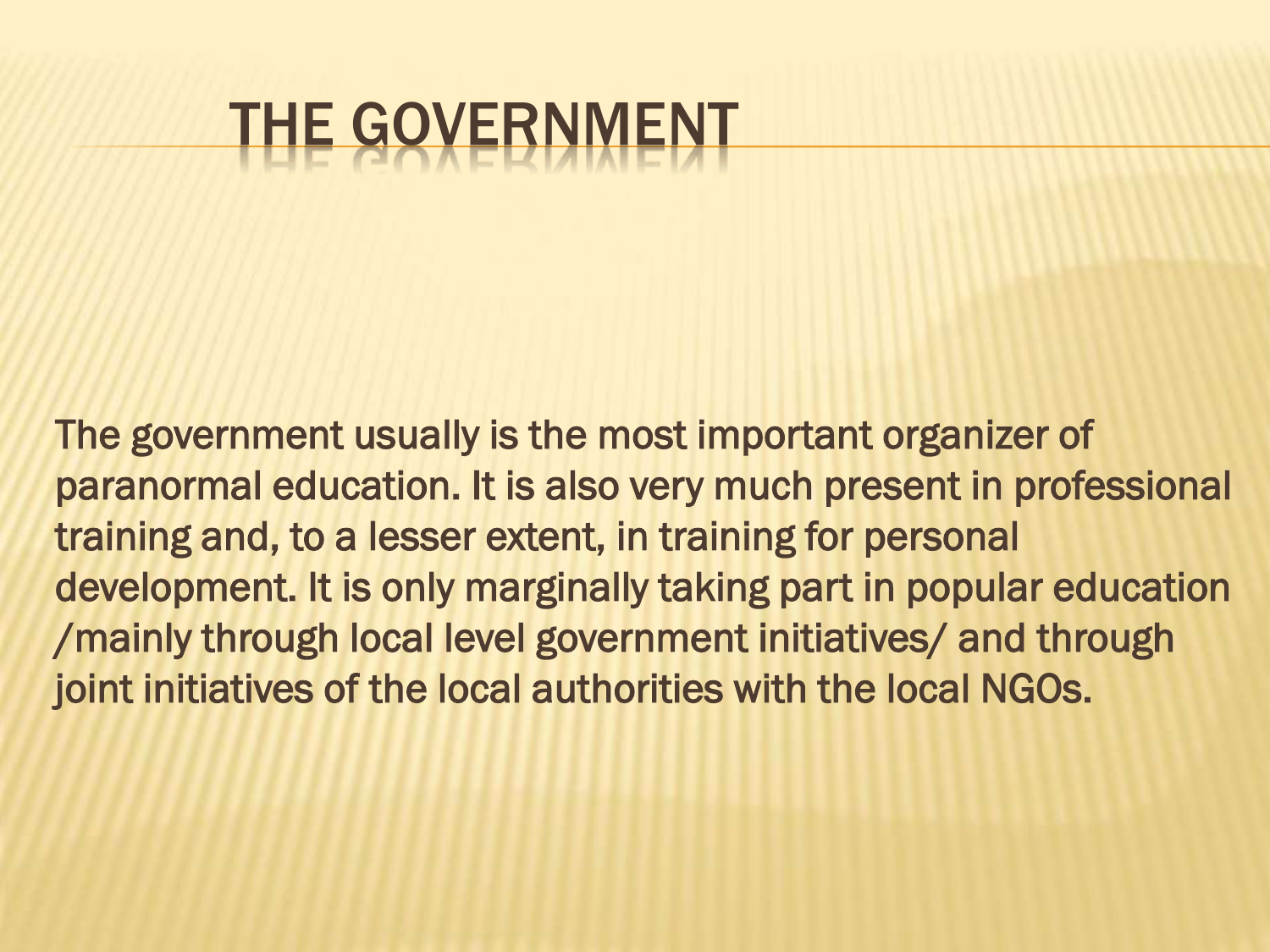# THE ENTERPRISES

The enterprises are clearly concentrating on professional training although they might also get involved in some training activities aimed at the personal development of their employees.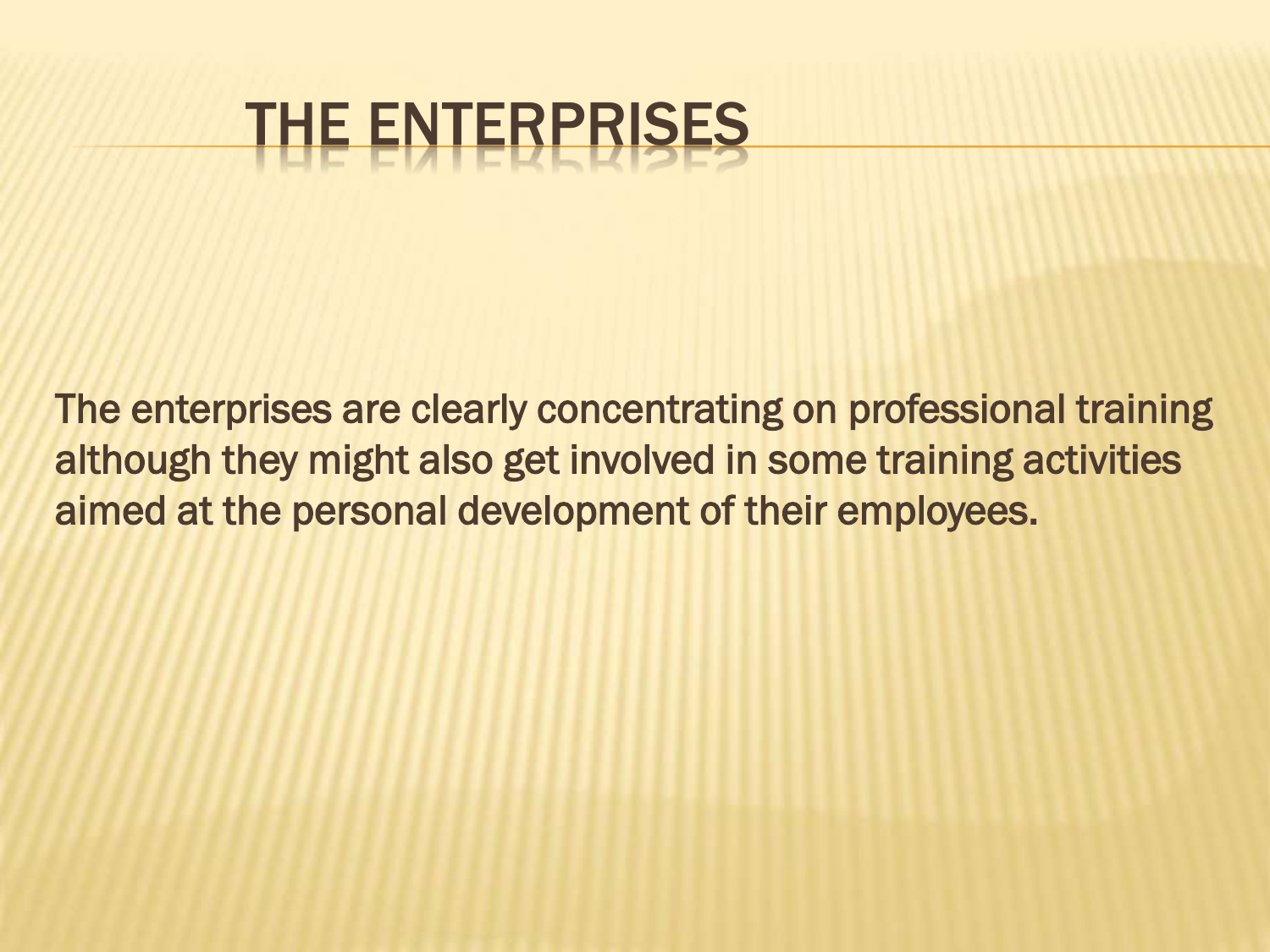# WHO BENEFITS FROM NFE

The international statistical data show that in the developing countries the majority of participants in adult education are young. First of all, for many youngsters non-formal education offers a second chance for obtaining certificates corresponding to the various levels of formal schooling. Almost everywhere the proportion of female participants in adult education tends to be slightly superior to that of the male participants.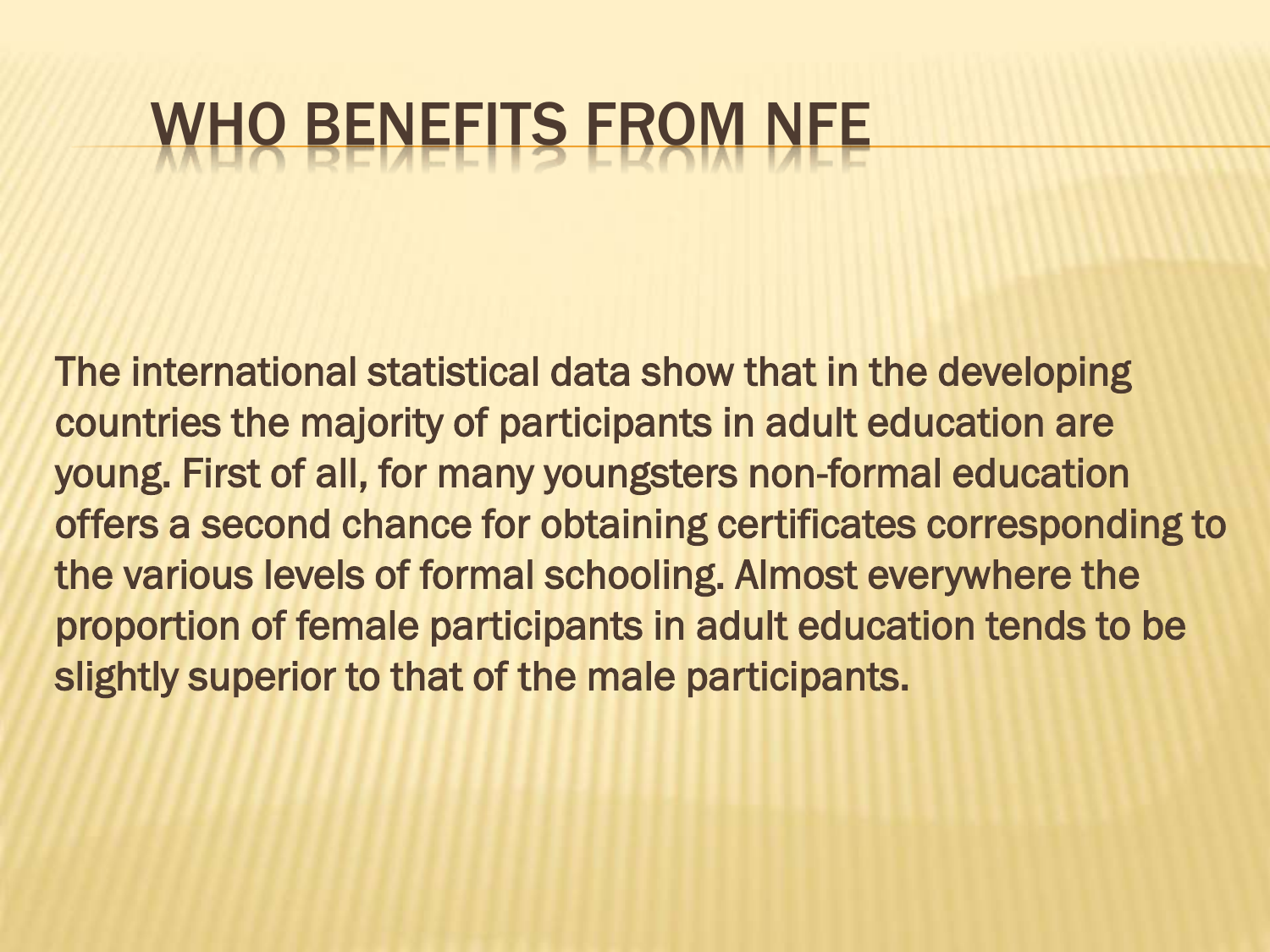# THE FACT IS THAT IN EUROPE

People participating in non-formal education are those who have benefited more from formal education also benefit more from non- formal education.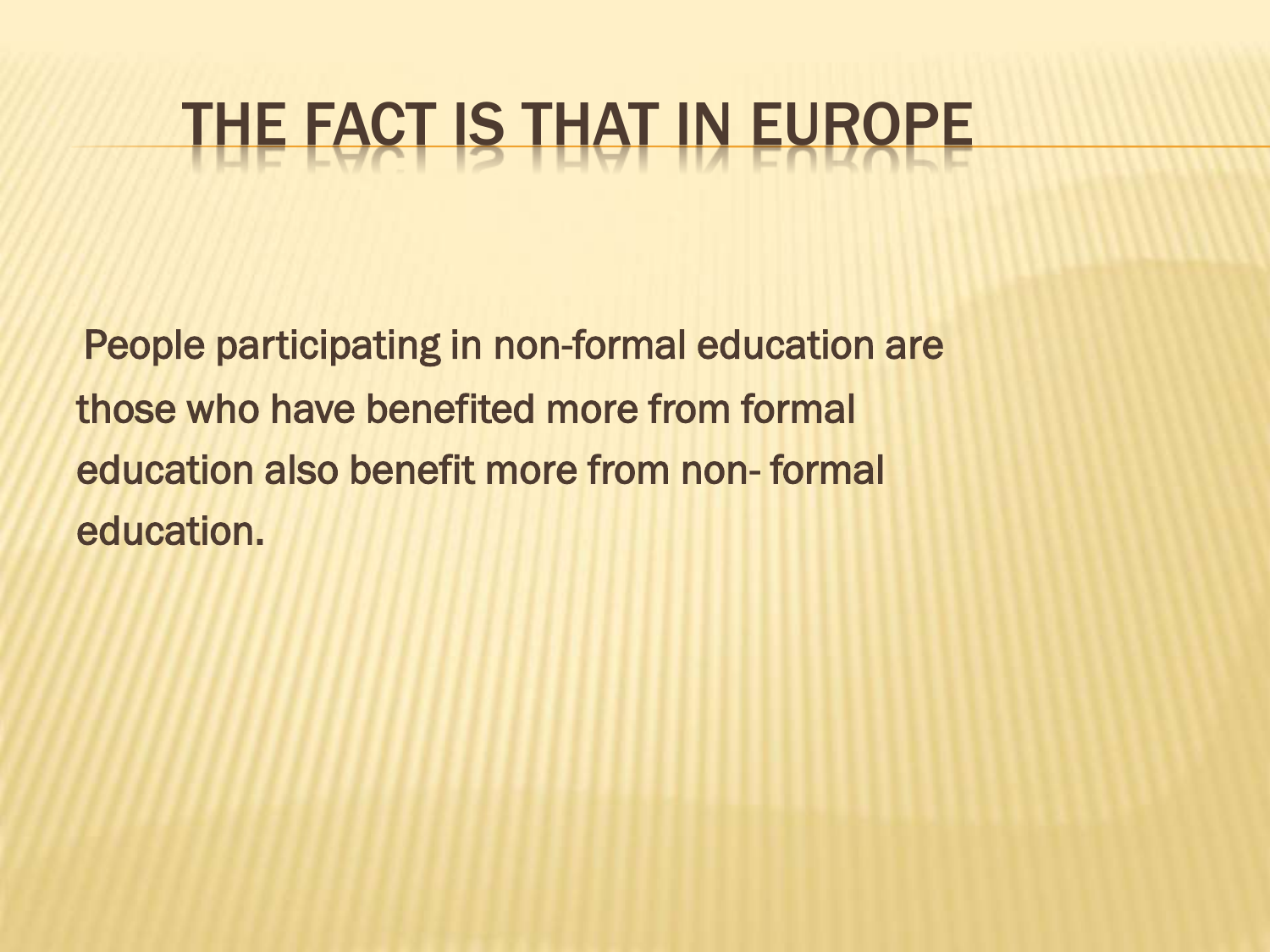### Learning Opportunities

**All three types of education provide powerful learning opportunities. The most effective teacher is one who allows and helps learning to take place during situations which fit all three types of education.**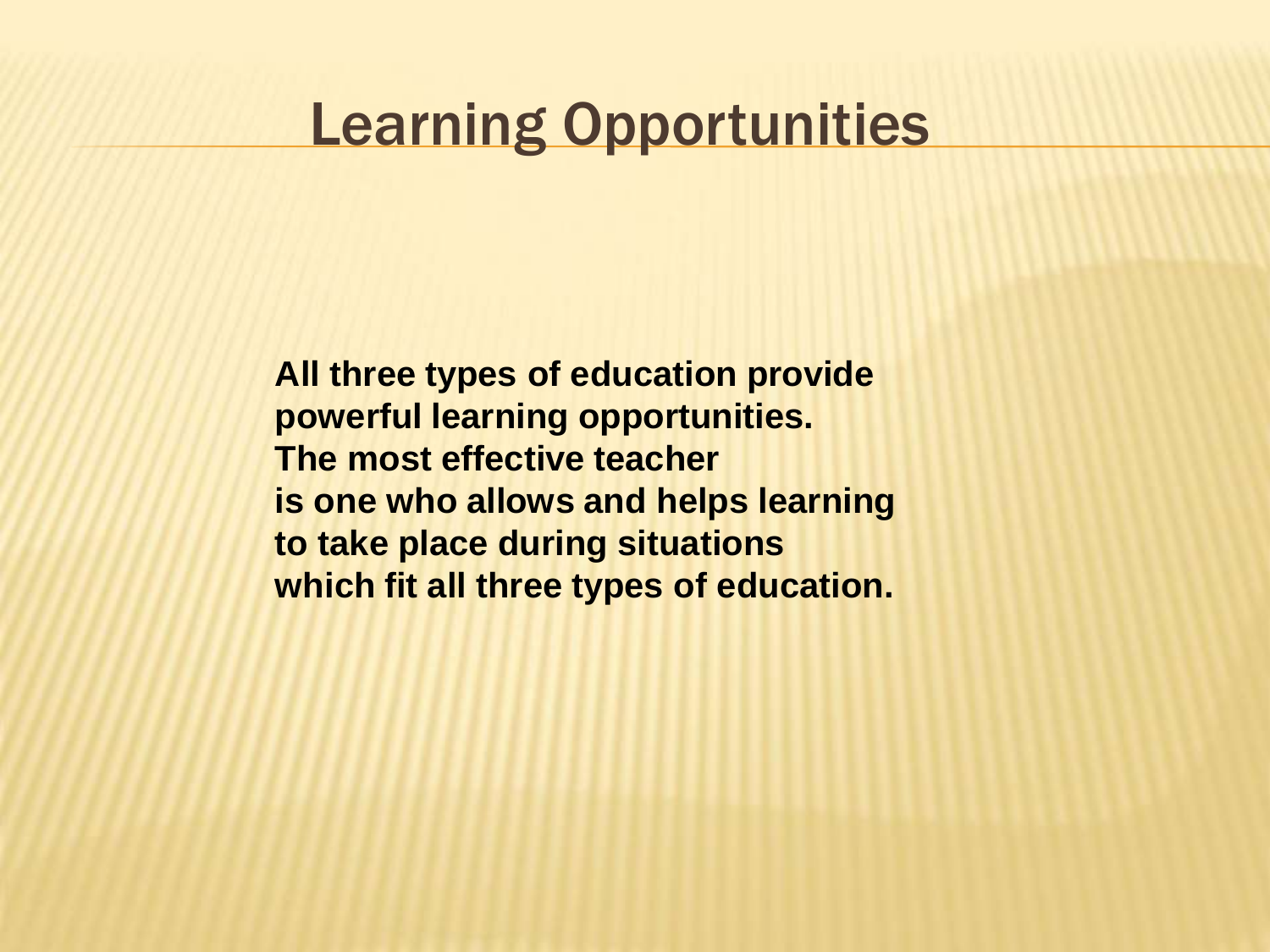#### Educator Styles

**An educator must be flexible in order to be effective in all three types of education.**

**Too many, however, are effective classroom teachers but less effective as nonformal educators because they try to use classroom techniques and directive leadership in both settings.**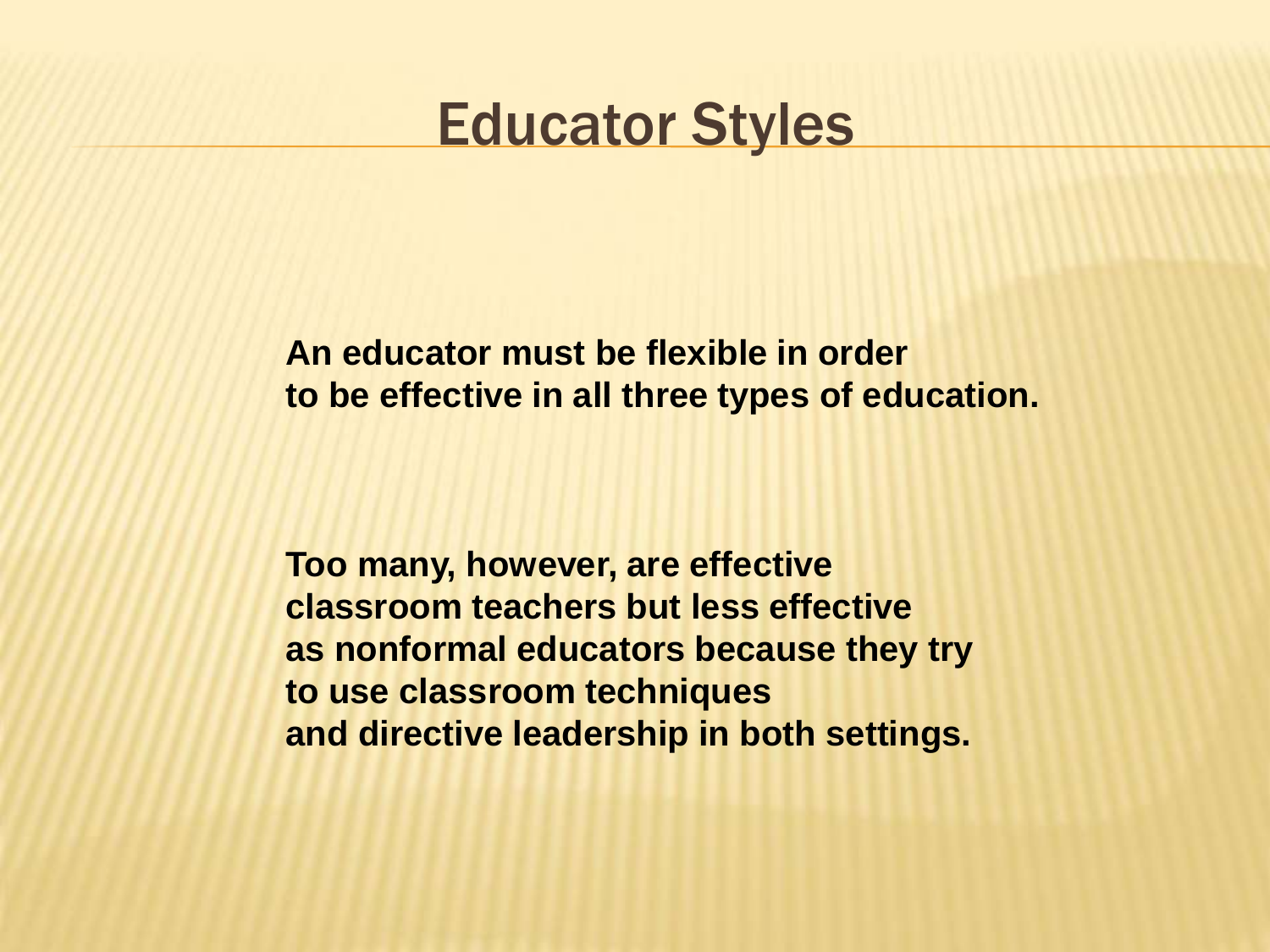#### Some Concerns

**Formal educators tend to define the teaching role and relegate nonformal education to lower importance.** 

**Most of the public resources available for education are allocated to school-based programs.** 

**Formal educators, furthermore, are justifiably concerned about losing any of those resources.**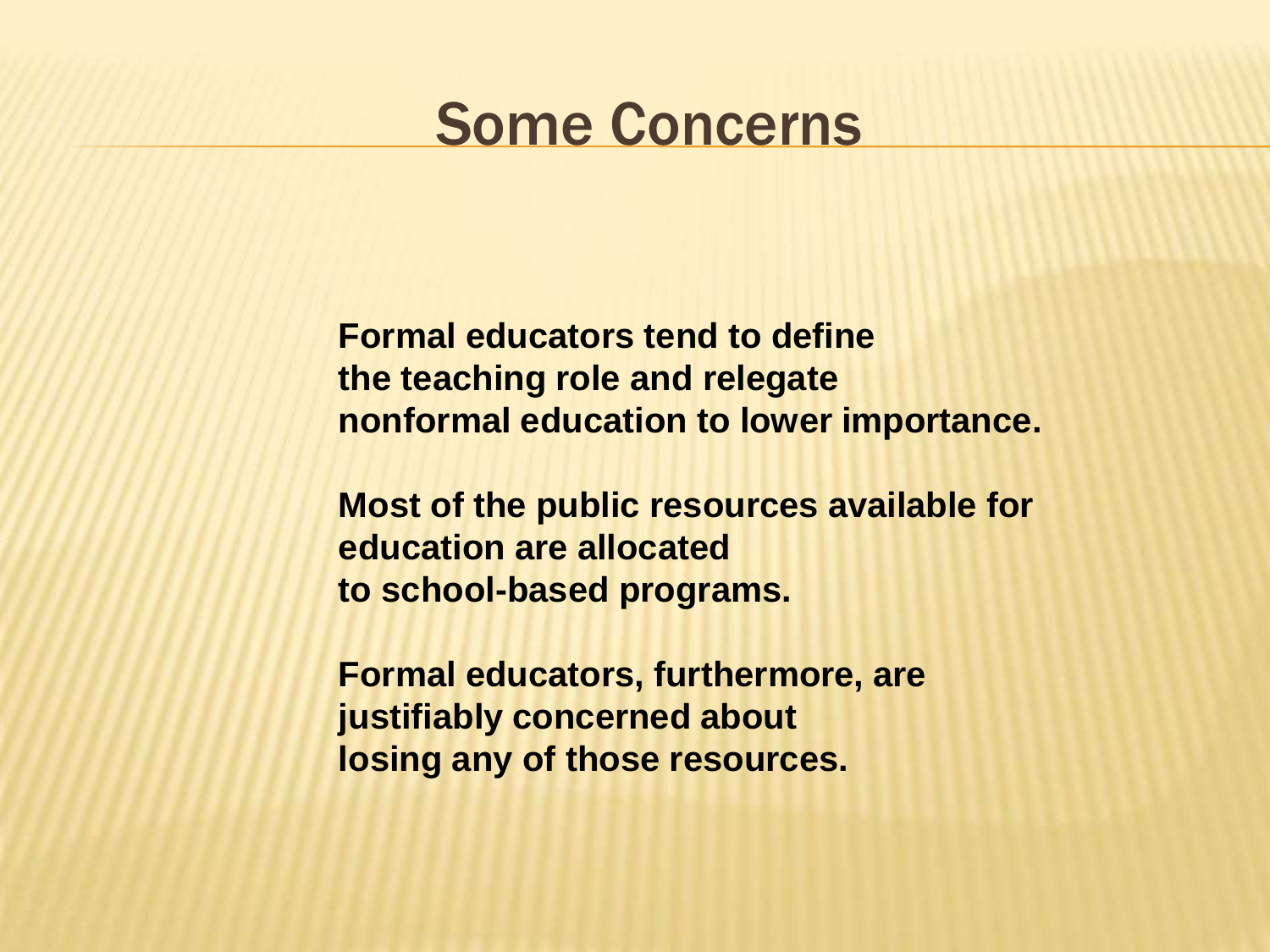#### Comparison Formal-Non-Formal Education

**Learner** 

**Dependence. Teacher decides on the subject of teaching, when and how he teaches, He/she decides when assesses a knowledge achieved by learners.**

**Independence. Trainer encourages learners to be more independent and moulds their aspirations to be independent.**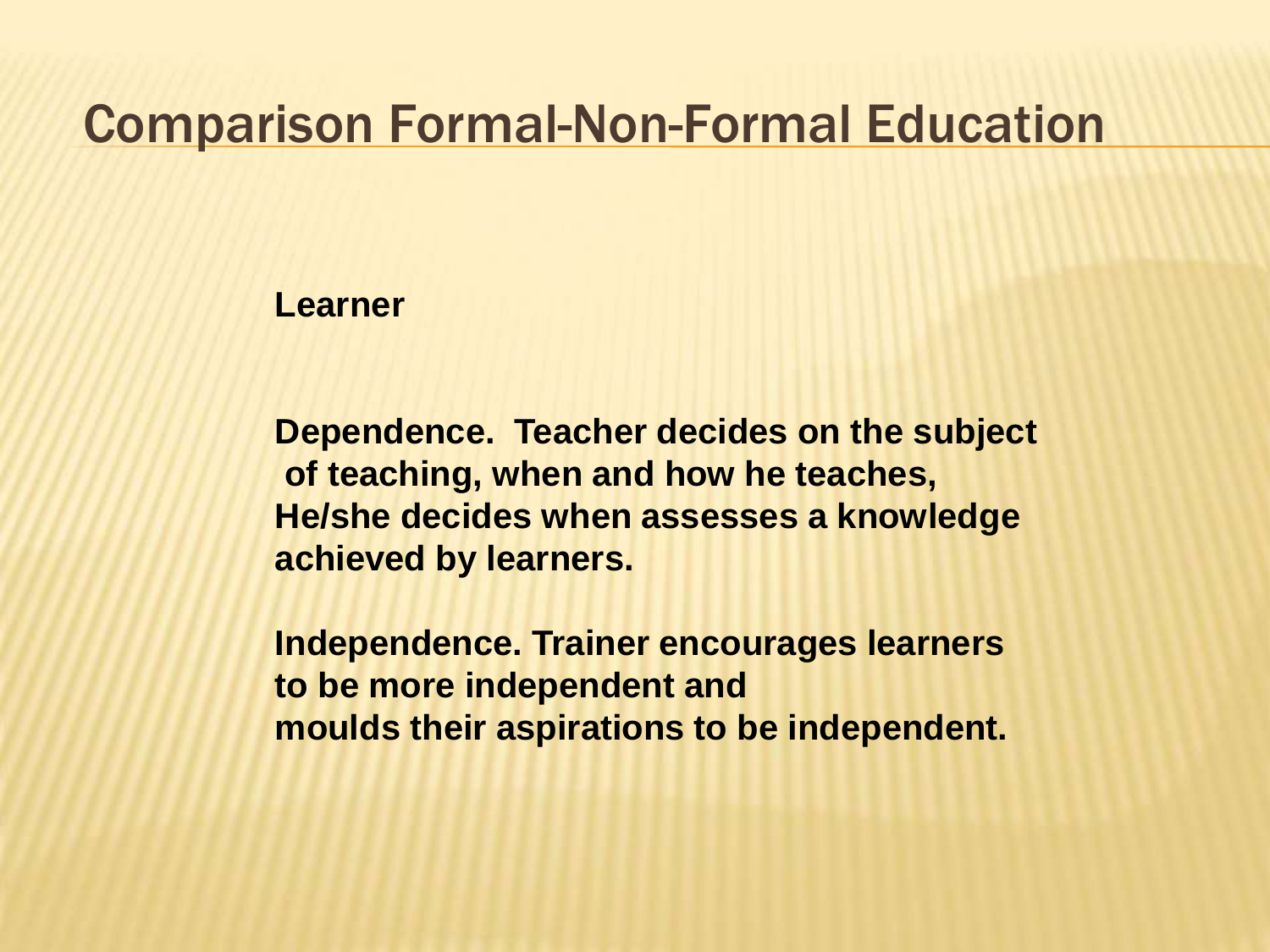#### Comparison Formal –Non Formal Education

**Experiences of learners** 

**Low importance**. Didactic methods dominate lectures, textbooks, reading materials

**High importance** Rich sources of learning. Methods: discussions ,solving problems, referring to experiences of learners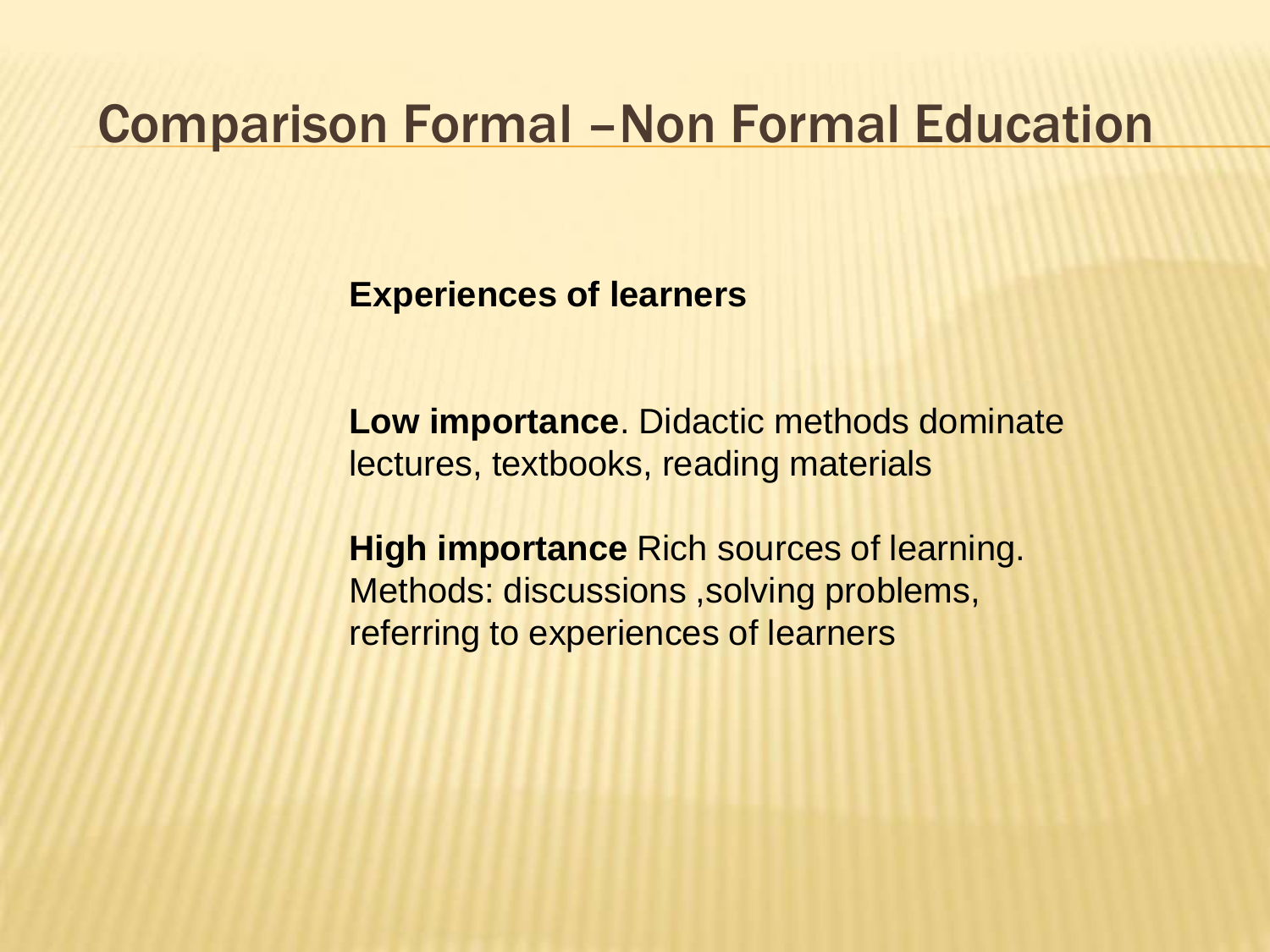#### Comparison Formal-Non-Formal Education

**Readiness to learn** 

**People learn what the society imposes**.

Curricula is more standardized

**People learn what they need.**  Curricula is less standardized, programmes of exercise concern life needs of learners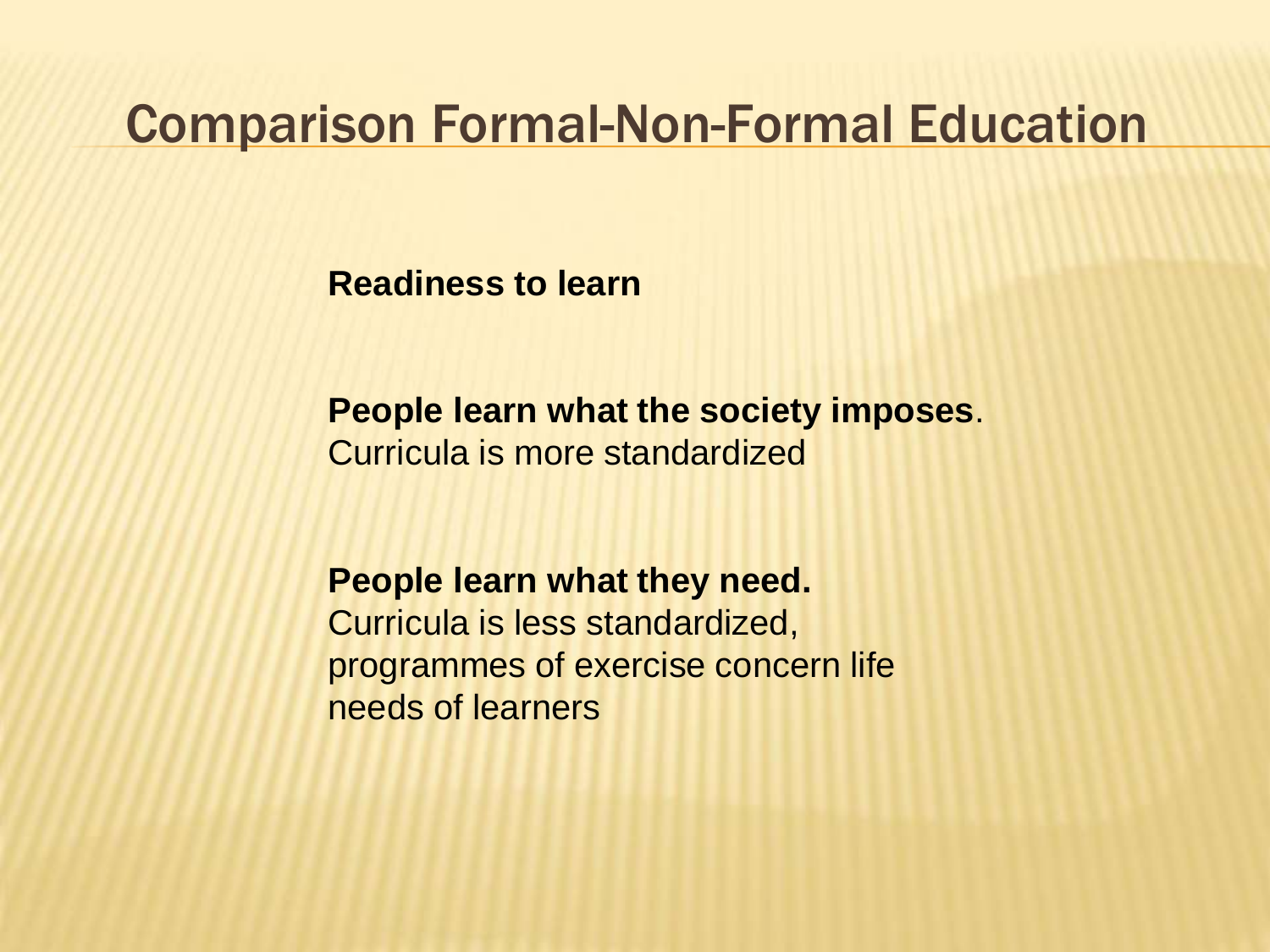#### Comparison Formal-Non-Formal Education

**Orientation towards learning (attitude to learning)** 

**Learning is organized on the basis of school subjects.**  People learn what others expect.

**Learning should be based on experiences.**  The most important are: direct using of knowledge and usefulness of it in our life.